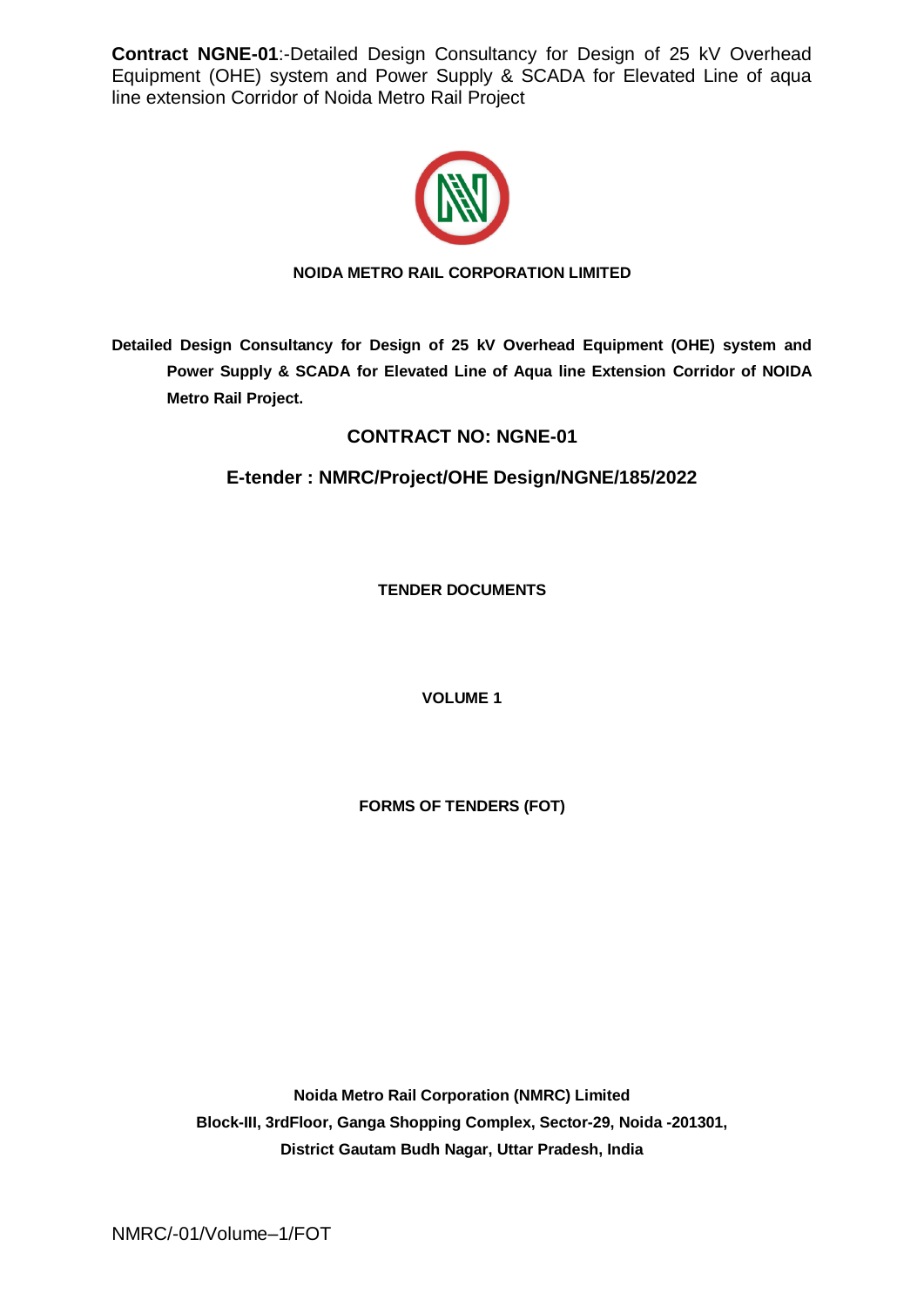## **CONTRACT NO: NGNE-01**

**TENDER DOCUMENTS**

**VOLUME 1**

**FORM OF TENDER**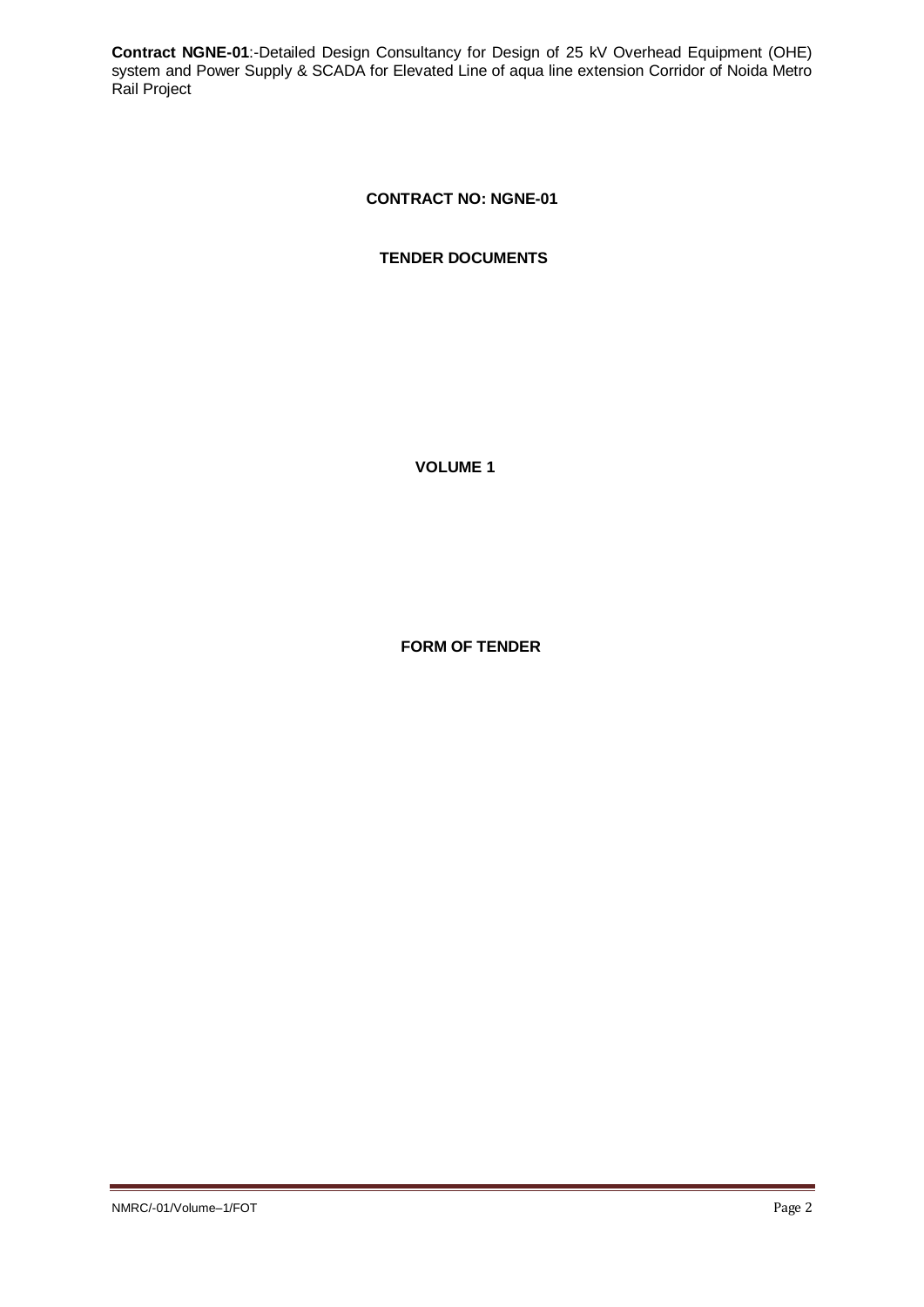### **FORM OF TENDER**

Date: …………………….

To,

The DGM/Elec.

Noida Metro Rail Corporation

Block III, 3rd Floor, Ganga Shopping Complex,

Sector-29, Noida-201301,

### **Uttar Pradesh**

**Name of Work: CONTRACT: NGNE-01**:- Detailed Design Consultancy for Design of 25 kV Overhead Equipment (OHE) system and Power Supply & SCADA for Elevated Line of Aqua line extension Corridor of Noida Metro Rail Project

#### **CONTRACT NGNE-01**

#### GENTLEMEN,

- 1. Having inspected the Site, examined the General Conditions of Contract, Special Conditions of Contract, Scope of Work, Outline Design Criteriaand Instruction to Tenderers including Bill of Quantities, and addenda thereto (if any) issued by the NMRC for the abovementioned Works, and the matters set out in **Appendix 1** here to, and having completed and prepared Appendices **2,3,4,5,6,7,8,9,10,11,12, 13, 14, 15, 16, 17, 17A, 18, 19, 19A, 20, 21, 22, 23, 24, 25,26 &27**hereto,wehereby (jointly and severally)\*offer for the subject work, in conformity with the above documents within the completion period of**30 months** (from the date of Commencement) for the sum stated in the Financial Package(Volume- 4 of Tender Documents)as completed by us and appended hereto.
- 2. We undertake (jointly and severally)\*:
	- (a) to keep this Tender open for acceptance without unilaterally varying or amending its terms for the period stated in Notice of Invitation to Tender hereto (the withdrawal of any member or any other change in the composition of the partnership/joint venture/consortium on whose behalf this Tender is submitted shall constitute a breach of this undertaking)\*;and
	- (b) if this Tender is accepted, to provide Guarantees, Undertakings &Warranties for the due performance oftheContractasstipulatedintheGeneralConditionsofContract,Special Conditions of Contract and Appendix1hereto;and
	- (c) to hold in confidence all documents and information whether technical or commercial supplied to us at any time by or on behalf of the NMRC in connection with this Tender or with the above- mentioned Works and, without your written authority or as otherwise required by law, not to publish or otherwise disclose the same.
- 3. We submit with this Tender a duly signed Undertaking for Tender Security Declaration in respect of our obligations under this Tender.
- 4. Unless and until a formal agreement is prepared and executed, this Tender together with your written acceptance thereof, shall constitute a binding contract between us.

We understand that you are not bound to accept the lowest or any tender you may receive.

5. We declare that the submission of this Tender confirms that no agent, middle man or any intermediary has been, or will be engaged to provide any services, or any other item of work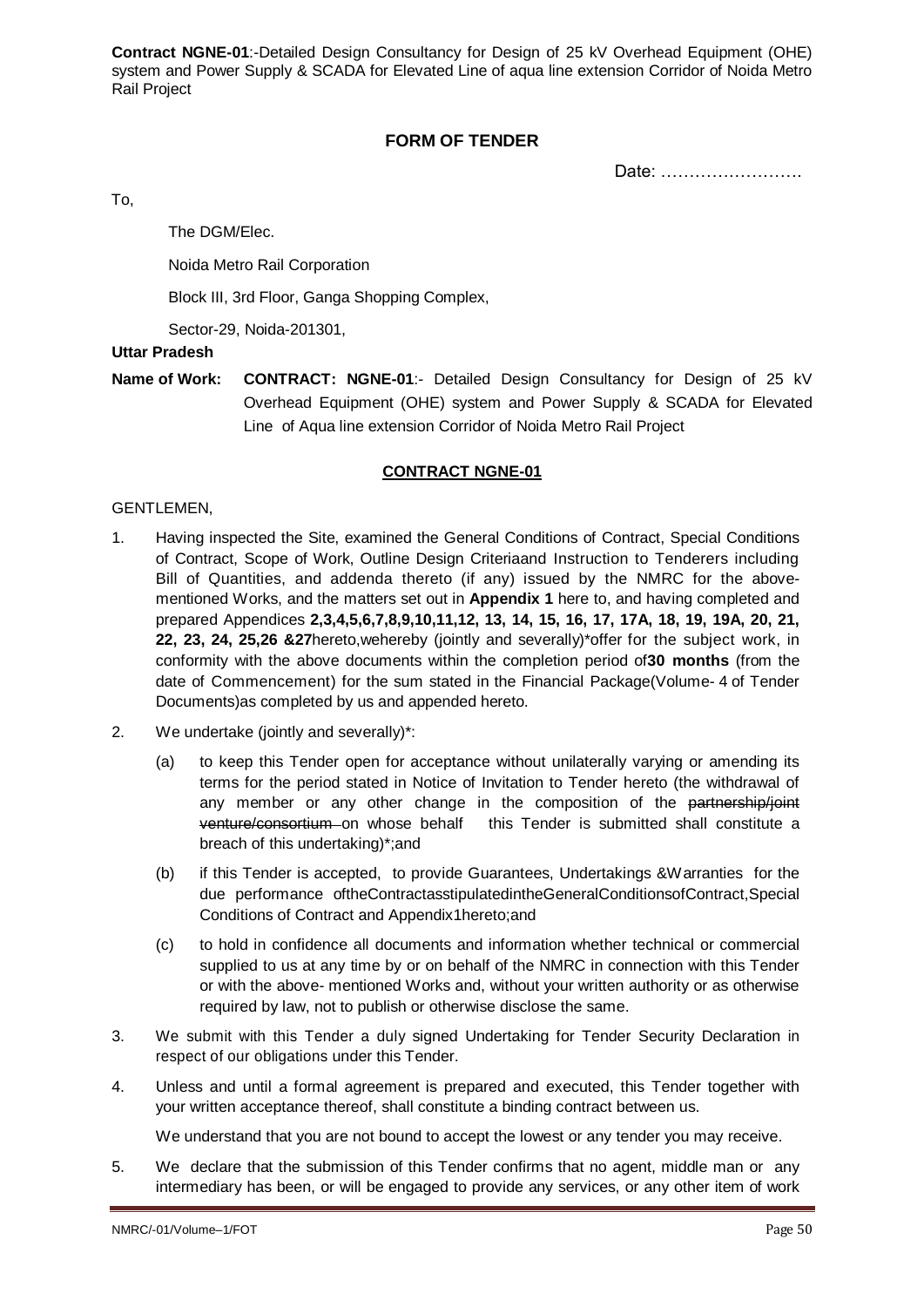related to the award and performance of this Contract. We further confirm and declare that no agency commission or any payment which may be construed as an agency commission has been, or will be, paid and that the tender price does not include any such amount .We acknowledge the right of the Employer, if he finds to the contrary, to declare our Tender to be non-compliant and if the Contract has been awarded to declare the Contract null and void.

- 6. We acknowledge that the Appendix forms an integral part of the Tender.
- 7. We have independently considered the amount shown in Appendix-C (Schedule of Payment) in Volume-4 (Financial Package) as liquidated damages and agree that they represent a fair estimate of the damages likely to be suffered by you in the event of the work not being completed in time.
- 8. If our Tender is accepted we understand that we are to be held solely responsible for the due performance of the Contract.
- 9. We, including any subcontractors or suppliers for any part of the contract, have or will have nationalities from eligible countries, in accordance with **C11 of ITT.**
- 10. We, including any subcontractors or suppliers for any part of the contract, donot have any conflict of interestinaccordancewith**C11 of ITT.**
- 11. We are not participating, as a Tenderer, in more than one tendering this tendering process and we are not sub-contractor to any other tenderer participating in this tendering process in accordance with **A5 of ITT**.
- 12. We do hereby undertake that we have not been banned for business by NMRC/ Any other Metro Organisation (100% owned by Govt.)/ Ministry of Housing & Urban Affairs/ Order of Ministry of Commerce, applicable for all Ministries and also that none of our work was rescinded/terminated by NMRC/ Any other Metro Organisation (100% owned by Govt.) after award of contract during last 3 years due to non-performance.

| Yours faithfully, |
|-------------------|
|                   |

| Witness:                           | Signature: |
|------------------------------------|------------|
| Signature_______________________   |            |
|                                    |            |
| Name                               |            |
| Address__________________________  |            |
| Witness:                           | Signature: |
| Signature______________________    |            |
|                                    |            |
| Name-__________________________    |            |
| Address___________________________ |            |
| (JV/ Consortium not allowed)       |            |

(a) Deleted

 $*$ **Note:**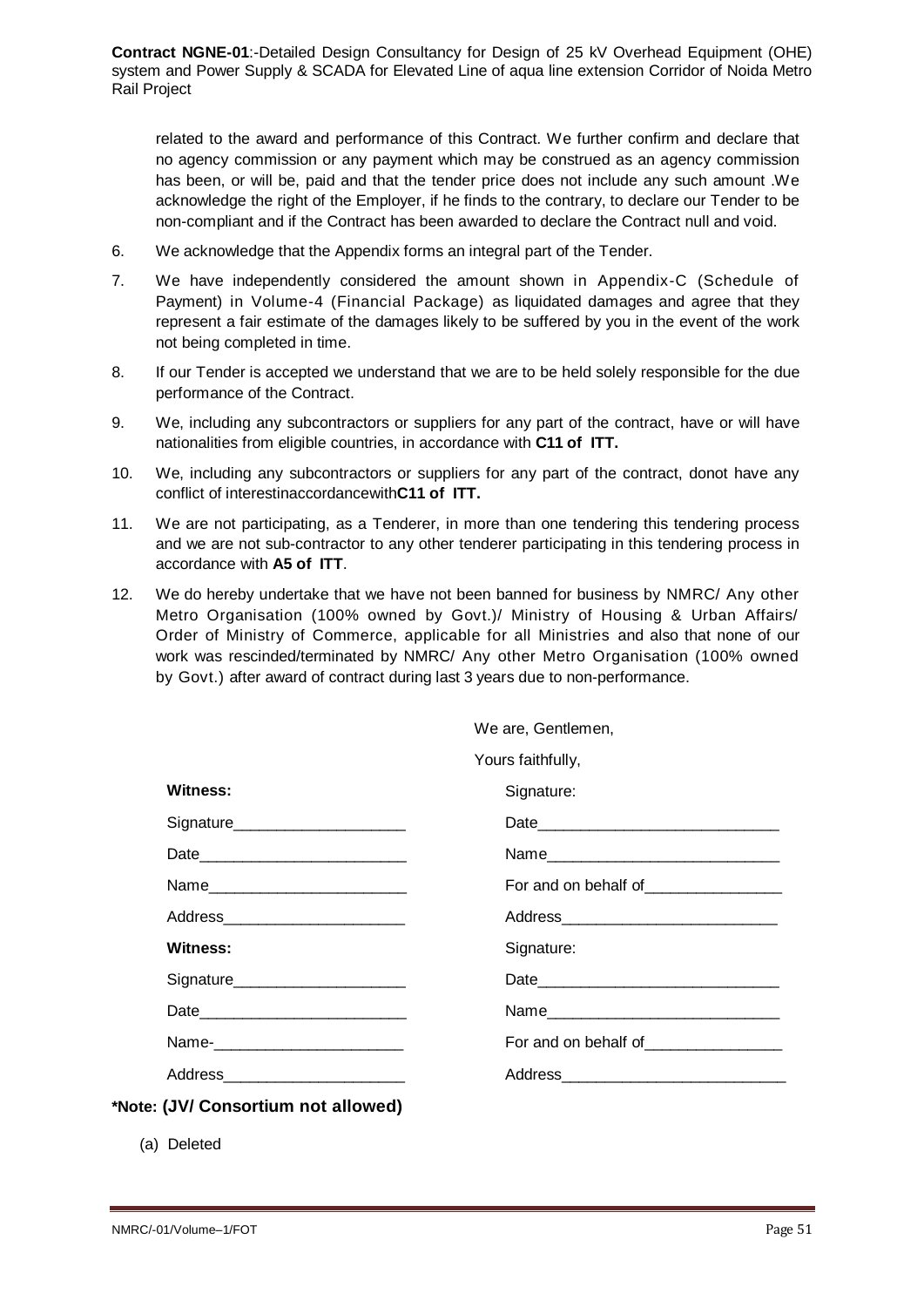### **FORM OF TENDER – APPENDIX-1**

| S.No. | <b>DESCRIPTION</b>                                                                | <b>REF. TO</b><br><b>CLAUSE NO.</b>            | <b>REQUIREMENT</b>                                                                                                                                                                                                                                                                                                                                                                                                                                                                                                                                                                                                                                      |
|-------|-----------------------------------------------------------------------------------|------------------------------------------------|---------------------------------------------------------------------------------------------------------------------------------------------------------------------------------------------------------------------------------------------------------------------------------------------------------------------------------------------------------------------------------------------------------------------------------------------------------------------------------------------------------------------------------------------------------------------------------------------------------------------------------------------------------|
| j.    | Amount of Performance Security                                                    | Clause 4.2 of<br>the GCC.                      | 10% of the Contract Price in types and<br>proportions of currencies in which the<br>contract price is payable. In the event of<br>variations during the execution of the contract<br>which result in payments to the Contractor<br>over and above the contract price, the<br>Performance Security shall be adjusted in<br>accordance with clause 4.2 of GCC.                                                                                                                                                                                                                                                                                            |
| ii.   | Latest 'date for commencement' of<br>the Works                                    | Clause 8.1 of<br>the GCC                       | Date given in LOA or Employer's Notice to<br>Proceed                                                                                                                                                                                                                                                                                                                                                                                                                                                                                                                                                                                                    |
| iij   | 'Time for completion' of the work<br>from the date of commencement of<br>the work | Clause 8.2 of<br>the GCC                       | 30 months                                                                                                                                                                                                                                                                                                                                                                                                                                                                                                                                                                                                                                               |
| iv    | <b>Liquidated Damages</b>                                                         | Clause 8.5 of<br>GCC                           | (i) Liquidated damages shall be<br>(i)<br>levied as given in Appendix 2B of<br>Employer's Requirements for not<br>achieving the respective key date.                                                                                                                                                                                                                                                                                                                                                                                                                                                                                                    |
|       |                                                                                   |                                                | (ii) The maximum limit of Liquidated<br>(ii)<br>Damages shall be 10% of the total<br>Contract Value.                                                                                                                                                                                                                                                                                                                                                                                                                                                                                                                                                    |
|       |                                                                                   |                                                | (iii) Total maximum limit of LD<br>(iii)<br>including sums payable by the<br>employer to designated contractors<br>is 15% as mentioned in GCC.                                                                                                                                                                                                                                                                                                                                                                                                                                                                                                          |
| v     | 'Defects Liability Period' for the<br>whole of the Works                          | Clause 10 of<br>the GCC                        | 52 weeks after the date of issue of<br>Taking-over Certificate for the whole of<br>the works.                                                                                                                                                                                                                                                                                                                                                                                                                                                                                                                                                           |
| vi    | Amount of advance payment                                                         | Clause<br>11.2<br>of the GCC                   | As per clause 11.2 of GCC                                                                                                                                                                                                                                                                                                                                                                                                                                                                                                                                                                                                                               |
| vii   | Amount of Professional Indemnity<br>Insurance (PII)                               | Clause<br>15.1<br>15.5<br>0f<br>and<br>the GCC | AOA (any one accident) limit equal to<br>6%<br>of the<br>contract value<br>against<br>Schedule 'A' of BOQ in respect of<br>'design and construct' with AOY (any<br>one year) limit of 2 incidents in a year. In<br>the Professional Indemnity insurance<br>Policy the deductable amount shall not<br>be more than 5% of AOA limit. PII Policy<br>shall be obtained within four weeks from<br>'date of commencement' and shall be<br>valid for five years after date of issue of<br>'Performance Certificate'. Wherever the<br>contractor submits policy for shorter<br>period / annual renewable policy, the<br>same shall be renewed before its expiry |

#### **[REQUIREMENTS UNDER GENERAL CONDITIONS OF CONTRACT (GCC)]**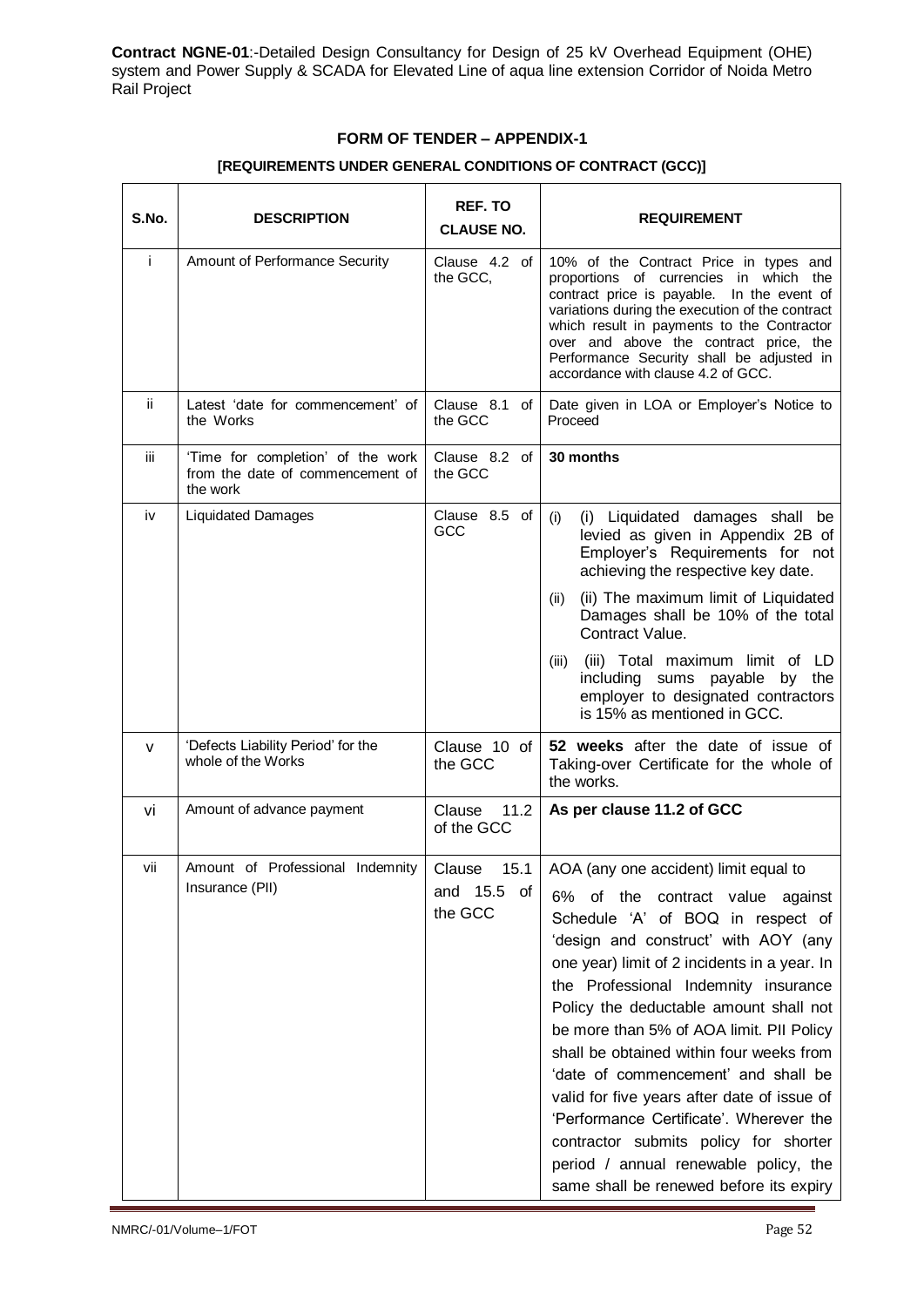|      |                                                                                            |                                            | date. In such situation, the performance<br>guarantee shall be retained till required<br>period.<br>The<br>contractor's<br>validity<br>submission of such shorter period /<br>renewable policy shall be construed as<br>their irrevocable consent for retention of<br>the performance guarantee. |
|------|--------------------------------------------------------------------------------------------|--------------------------------------------|--------------------------------------------------------------------------------------------------------------------------------------------------------------------------------------------------------------------------------------------------------------------------------------------------|
| viii | Insurance cover for contractor's All<br>Risk and other requirements as<br>specified in GCC | Clause 15 of<br>the GCC                    | 100% of the Total Contract price.                                                                                                                                                                                                                                                                |
| ix   | Amount of Third Party Insurance                                                            | Clause<br>5.8<br>and 15.3<br>of<br>the GCC | INR 0.50 Million for anyone incident, with<br>number of incidents unlimited.                                                                                                                                                                                                                     |
| x    | <b>Contract Key Dates</b>                                                                  | Clause 8.5 of<br>the GCC                   | Refer Appendix 2B of the Employer's<br>Requirement.                                                                                                                                                                                                                                              |
| xi   | Period in which all insurances have<br>to be effected                                      | 15.5<br>Clause<br>of the GCC               | Within 2 weeks from the<br>"date of<br>commencement"                                                                                                                                                                                                                                             |
| xii  | (a) DDC's Name and Address                                                                 |                                            | (Tenderer to Complete)                                                                                                                                                                                                                                                                           |
|      | (b) Employer's Name and Address                                                            |                                            | Noida Metro Rail Corporation Ltd.<br>Block-III.<br>3rd<br>Floor,<br>Ganga<br>Shopping<br>Complex,<br>Sector-29, Noida-201301,<br>Uttar Pradesh.                                                                                                                                                  |

Date : …………………… Place :…………..……….

## **Signature of authorized signatory of Tenderer**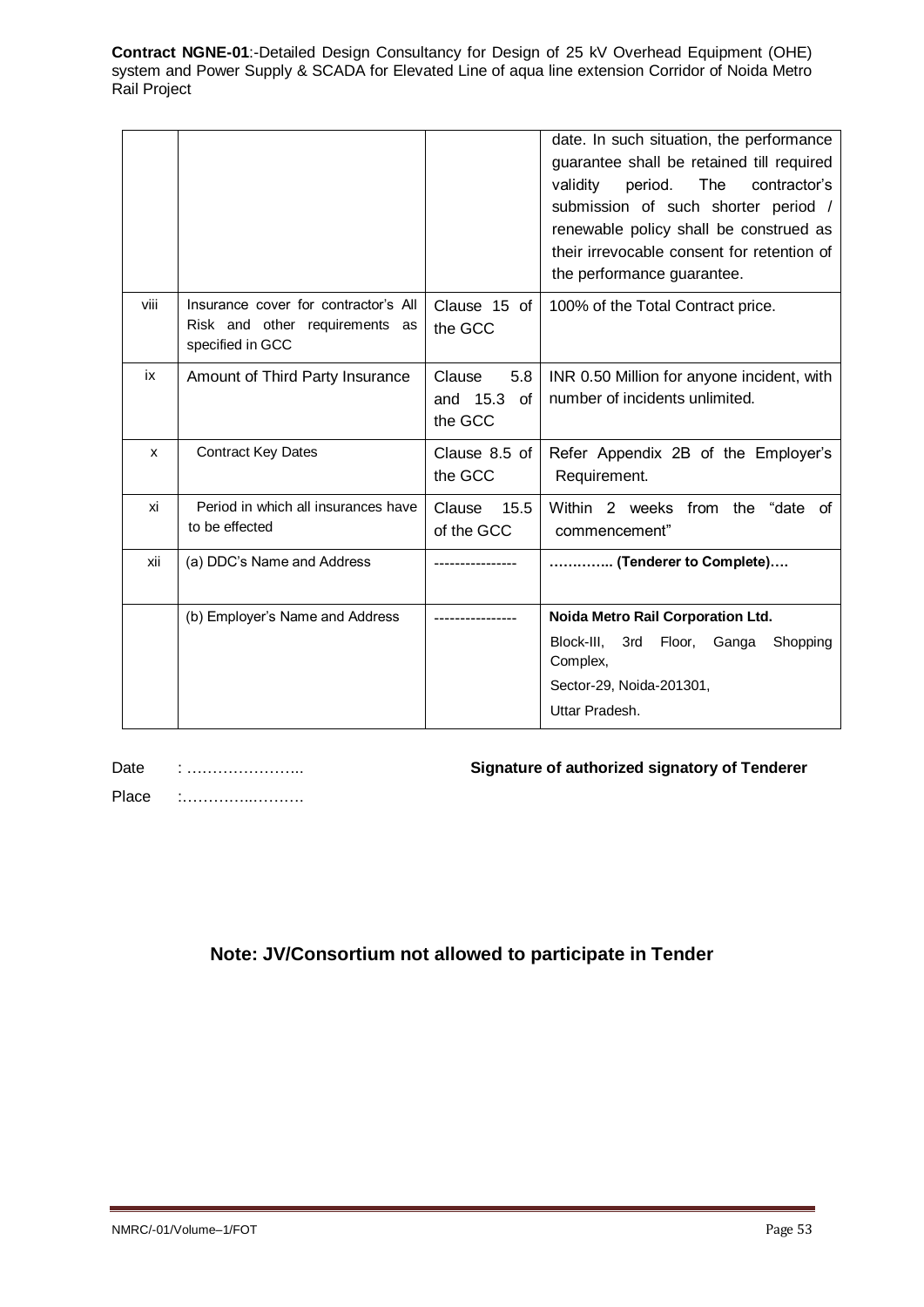# **FORM OF TENDER - APPENDIX 2**

## **BILL OF QUANTITIES / PRICING DOCUMENT**

We (name of the tenderer) hereby undertake that the Bill of Quantities/ Pricing Document (Volume 4 of the tender documents) duly completed in all respect has been uploaded by us in Package 2(i.e., Financial Package).

**Signature of authorized signatory of Tenderer**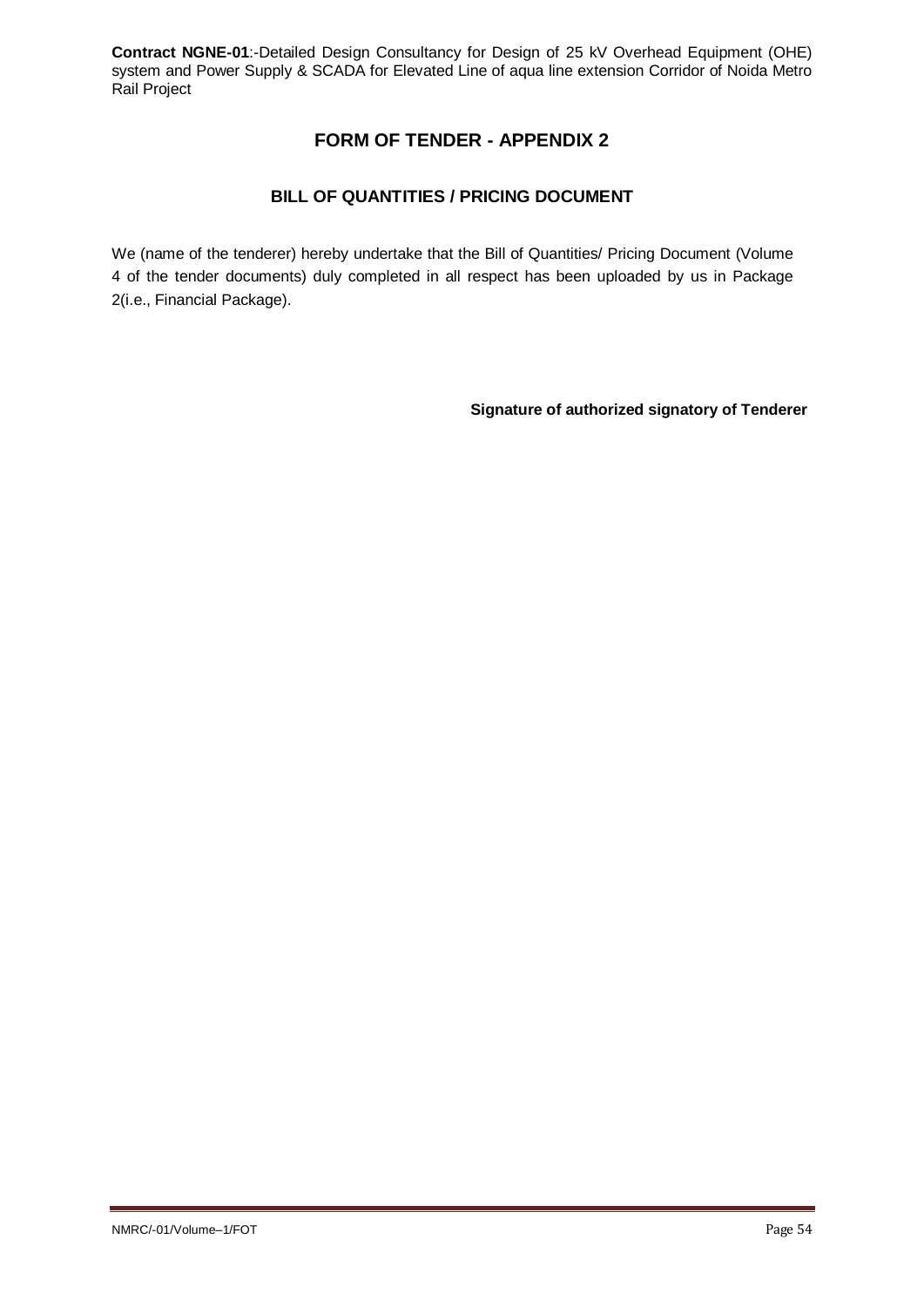# **FORM OF TENDER - APPENDIX 3**

### **OUTLINE QUALITY PLAN**

The DDC shall establish and maintain a Quality Assurance System in design procedures and the interfaces between them. This Quality Assurance system shall be applied without prejudice to, or without in any way limiting, any Quality Assurance Systems that the DDC already maintains.

The Tenderer shall submit as part of his Tender an Outline Quality Plan which shall contain sufficient information to demonstrate clearly the Tenderer's proposals for achieving effective and efficient Quality Assurance System. The Outline Quality Plan should include an outline of the procedures and regulations to be developed and the mechanism by which they will be implemented for ensuring Quality as required.

The Tenderer may be requested to amplify, explain or develop its Outline Quality Plan prior to the date of acceptance of the Tender and to provide more detail with a view to reaching provisional acceptance of such a plan.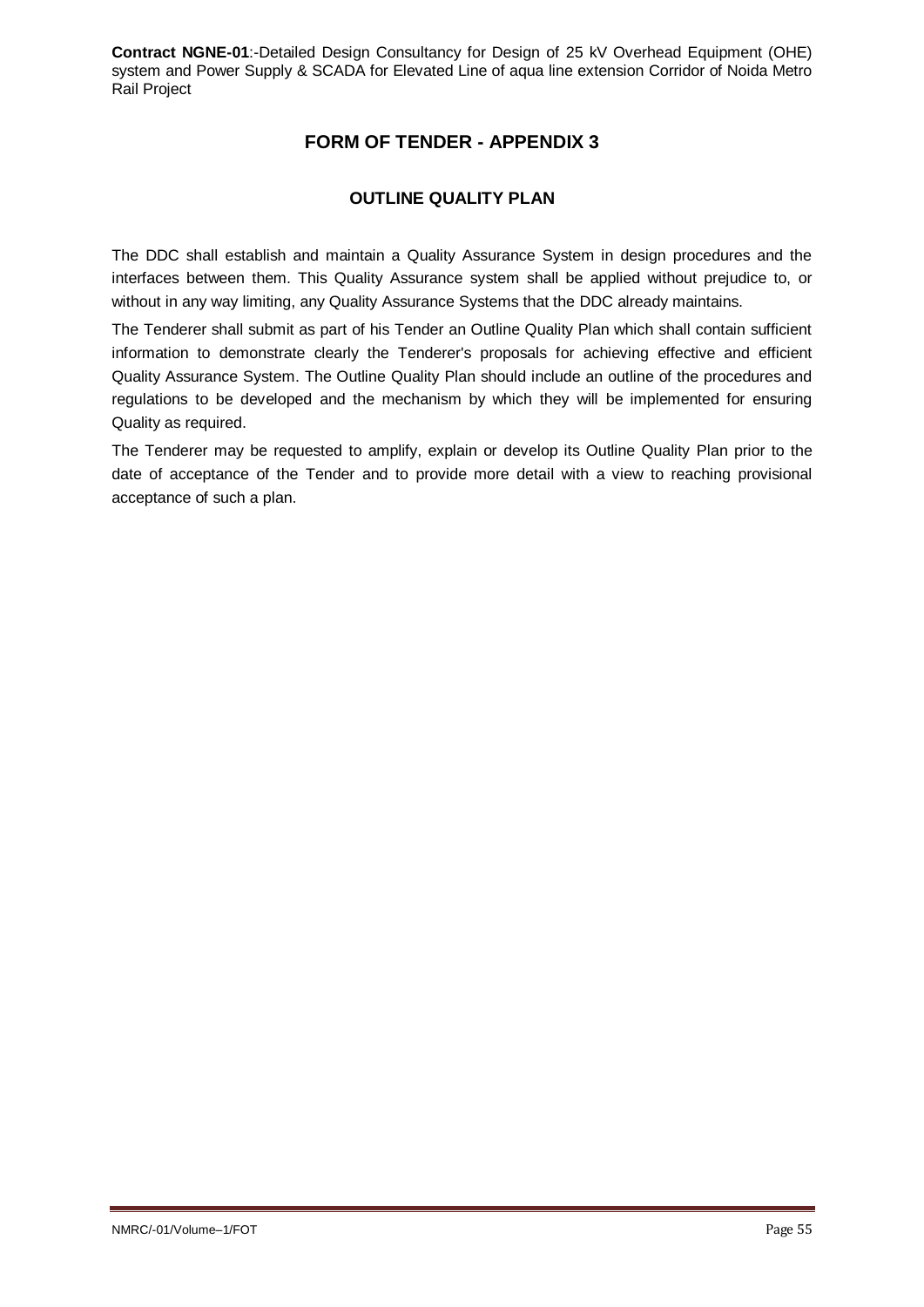# **FORM OF TENDER - APPENDIX 4**

# **OUTLINE SAFETY & HEALTH PLAN AND OUTLINE ENVIRONMENT PLAN**

**NOT USED**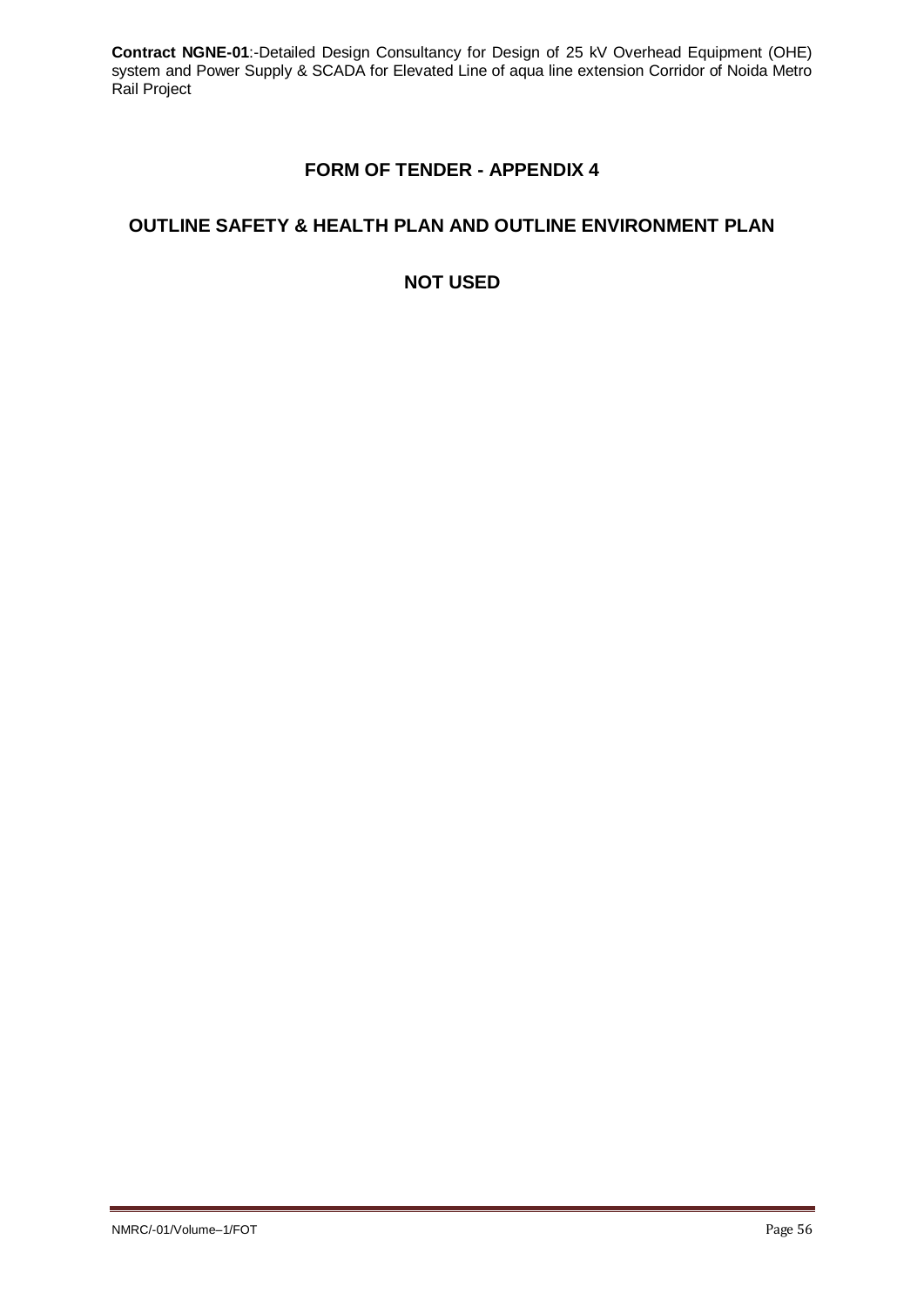# **FORM OF TENDER - APPENDIX 5**

### **TENDERER'S TECHNICAL PROPOSALS**

The Tenderer shall prepare his Technical Proposals based on the contents of **Clause C2, Clause C6 and Annexure-1 to the Instructions to Tenderers**.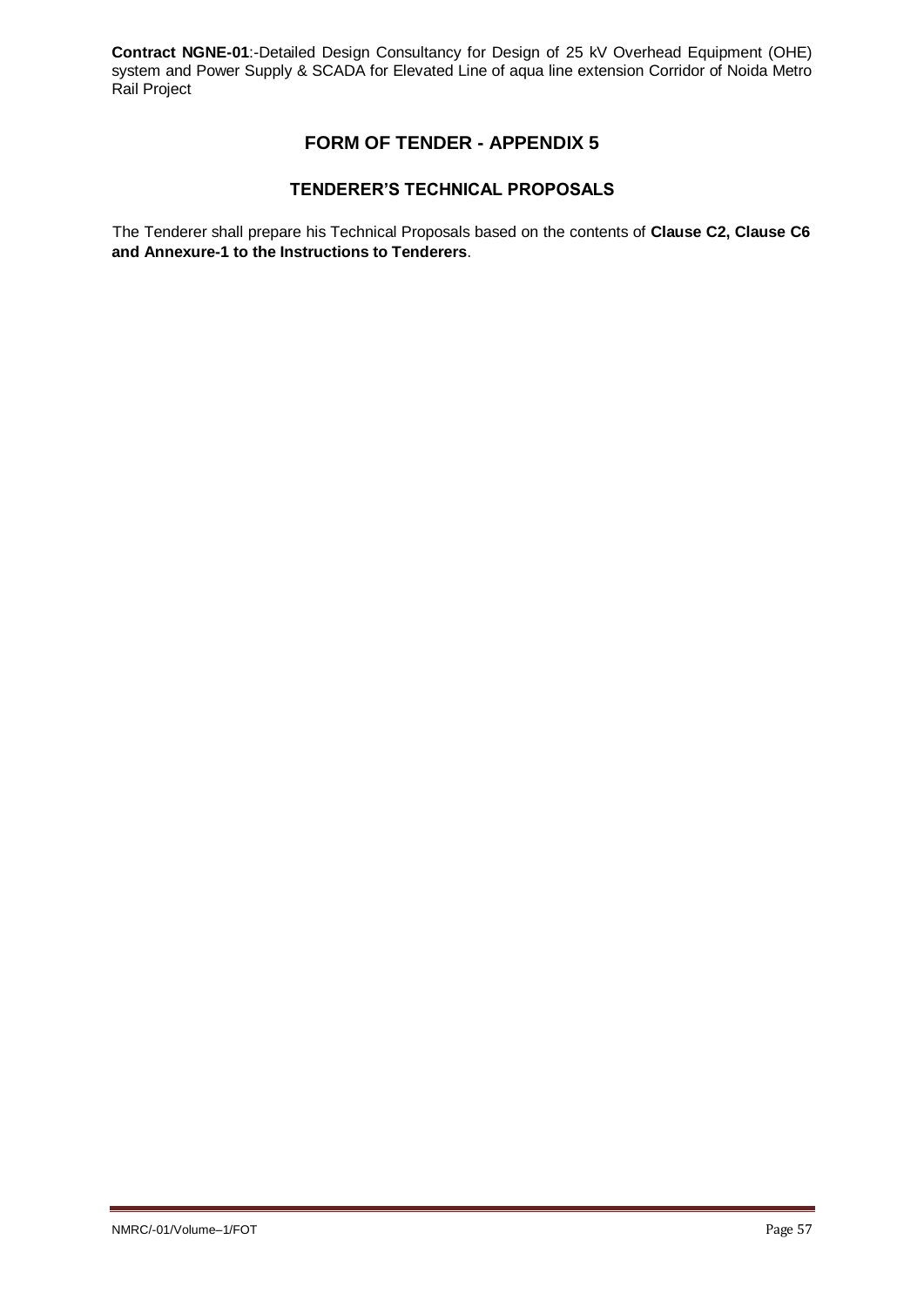## **FORM OF TENDER - APPENDIX 6**

### **GENERAL INFORMATION ABOUT THE TENDERER**

| <b>A. TENDERER INFORMATION SHEET</b>                                                                           |                                             |                                                                                                                                           |  |  |
|----------------------------------------------------------------------------------------------------------------|---------------------------------------------|-------------------------------------------------------------------------------------------------------------------------------------------|--|--|
| <b>Tenderer's Legal Name</b>                                                                                   |                                             |                                                                                                                                           |  |  |
| <b>Legal status of the Tenderer</b>                                                                            | tick one)                                   | Sole Proprietorship Firm / Partnership Firm /<br>Private Limited Company / Public Limited<br>Company / Joint Venture / Consortium (Please |  |  |
| In case of JV/Consortium, Legal name of                                                                        | Name<br>of<br>Legal<br>JV/Consortium member | % participation                                                                                                                           |  |  |
| each partner with percentage participation<br>(also provide information of each member                         | 1.                                          |                                                                                                                                           |  |  |
| in separate sheet<br>(page 2 of 2)                                                                             | 2.                                          |                                                                                                                                           |  |  |
|                                                                                                                | 3.                                          |                                                                                                                                           |  |  |
| <b>Lead member of JV/Consortium</b>                                                                            |                                             |                                                                                                                                           |  |  |
| Tenderer's<br>legal address in<br>India,<br>telephone numbers, fax numbers, email<br>address for communication |                                             |                                                                                                                                           |  |  |
| Tenderer's authorized signatory<br>(name,<br>designation, address, contact no.)                                |                                             |                                                                                                                                           |  |  |
| Tenderer's authorized representative (name,<br>designation, address, contact no.)                              |                                             |                                                                                                                                           |  |  |

**FOLLOWING NEEDS TO BE SUBMITTED BY THE TENDERER: (by each member in case of JV/consortium) :**

- **a)** Affidavit in case of Proprietary firm.
- **b)** Partnership Deed in case of partnership firm.
- **c)** Memorandum & Article of Association in case of a Public/Private limited company.
- **d)** In case of JV/Consortium, MoU/Agreement (duly notarized) entered into by the joint venture / consortium members, containing intended percentage participation, nomination of Lead Member and division of responsibility to clearly define the work of each member etc.
- **e)** Authorization/POA in favour of authorized signatory of tenderer to sign the tender, and also in favour of authorized representative of each member in case of JV/Consortium.

**Note: Tenderer's authorised representative shall be deemed to have authority of the tenderer to receive and deliver any correspondence and attend meetings with NMRC related to the tender.**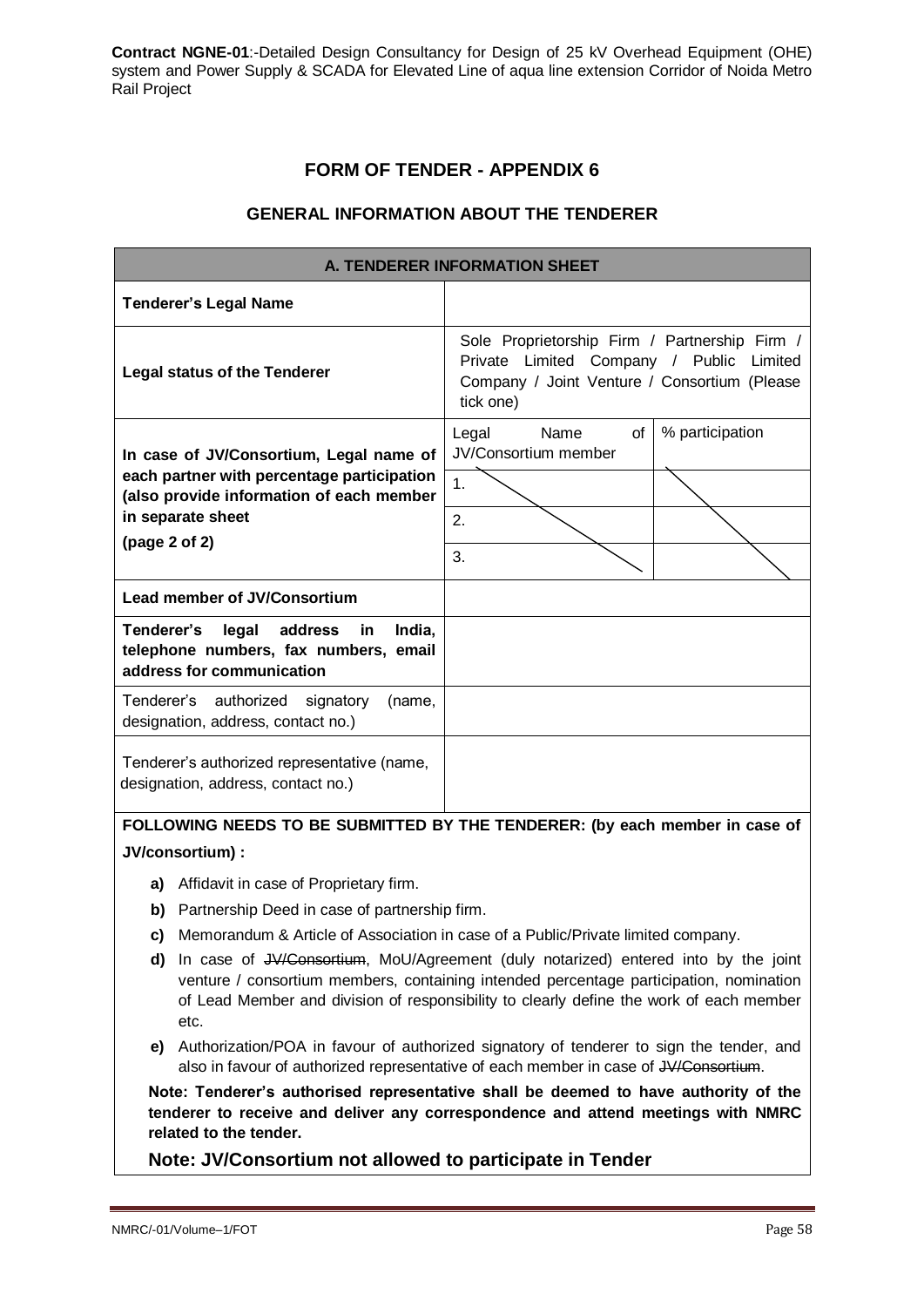| <b>B. JV/CONSORTIUM MEMBER INFORMATION</b><br>Note: JV/Consortium not allowed to participate in Tender |                                                                                                                  |  |  |  |
|--------------------------------------------------------------------------------------------------------|------------------------------------------------------------------------------------------------------------------|--|--|--|
| $MEMBER-1$                                                                                             |                                                                                                                  |  |  |  |
| JV/Consortium Member's Legal Name                                                                      |                                                                                                                  |  |  |  |
| Legal status of the Member                                                                             | Sole Proprietorship Firm / Partnership Firm / Private<br>Limited Company / Public Limited Company (Tick any one) |  |  |  |
| Member's country of constitution                                                                       |                                                                                                                  |  |  |  |
| Member's legal address, telephone<br>numbers, fax numbers, email address)                              |                                                                                                                  |  |  |  |
| Member's authorized representative<br>(name, designation, address)                                     |                                                                                                                  |  |  |  |
| $MEMBER-2$                                                                                             |                                                                                                                  |  |  |  |
| JV/Consortium Member's Legal Name                                                                      |                                                                                                                  |  |  |  |
| Legal status of the Member                                                                             | Sole Proprietorship Firm / Rartnership Firm / Private<br>Limited Company / Public Limited Company (Tick any one) |  |  |  |
| Member's country of constitution                                                                       |                                                                                                                  |  |  |  |
| Member's legal address, telephone<br>numbers, fax numbers, email address)                              |                                                                                                                  |  |  |  |
| Member's authorized representative<br>(name, designation, address)                                     |                                                                                                                  |  |  |  |

# **SIGNATURE OF AUTHORIZED SIGNATORYON BEHALF OF TENDERER**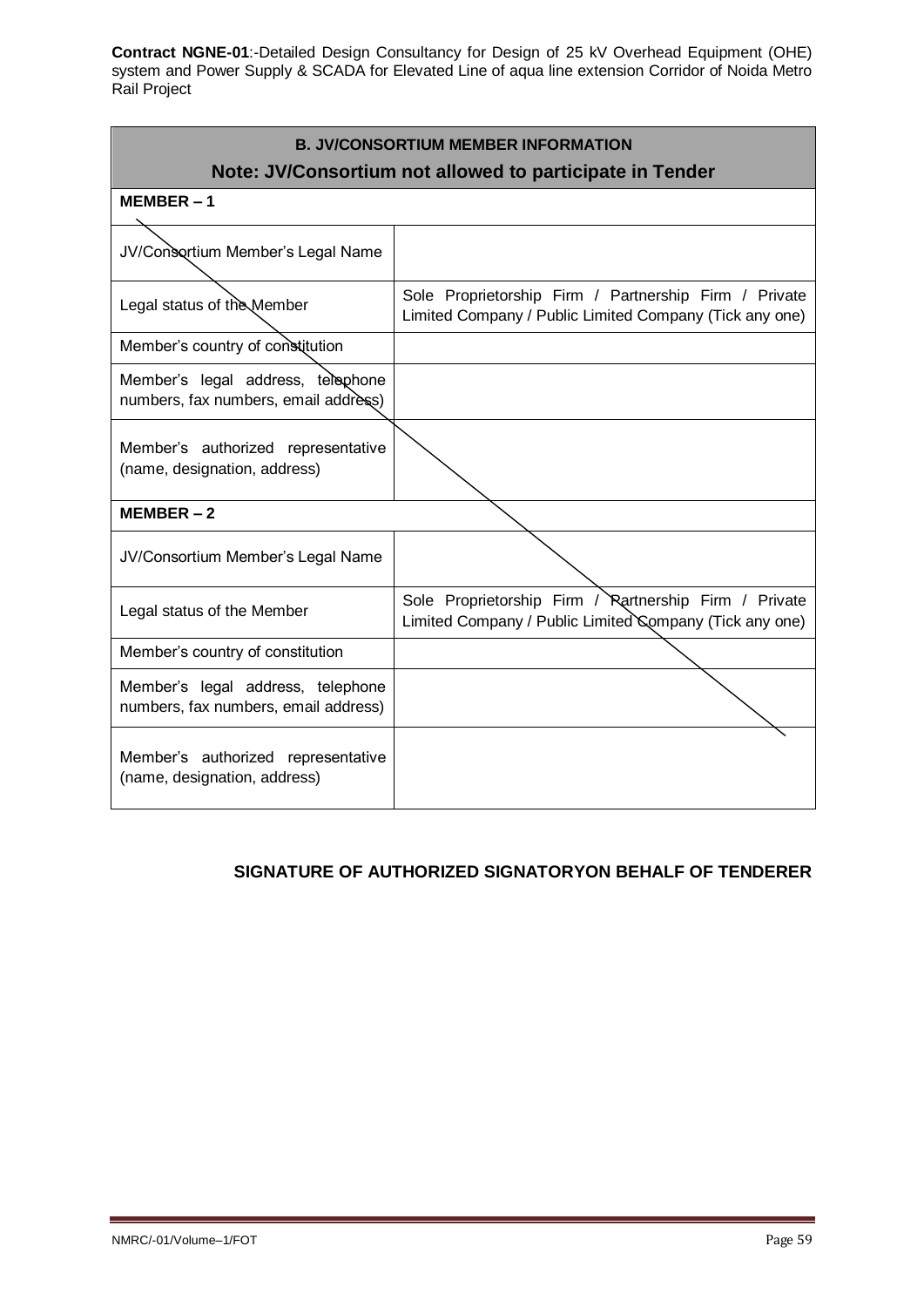## **FORM OF TENDER - APPENDIX 7**

### **STAFFING SCHEDULES AND ORGANISATION CHART**

We here by confirm to deploy the minimum project personnel as per Annexure-3 of ITT and with prescribed experience as detailed in Clause 1.1.3.4ofNIT.

### **SIGNATURE OF AUTHORIZED SIGNATORY ON BEHALF OF TENDERER**

The Tenderer shall provide a complete Staffing Schedule and Organisation Chart he proposes for the work which has to satisfy the requirement of item 1 above.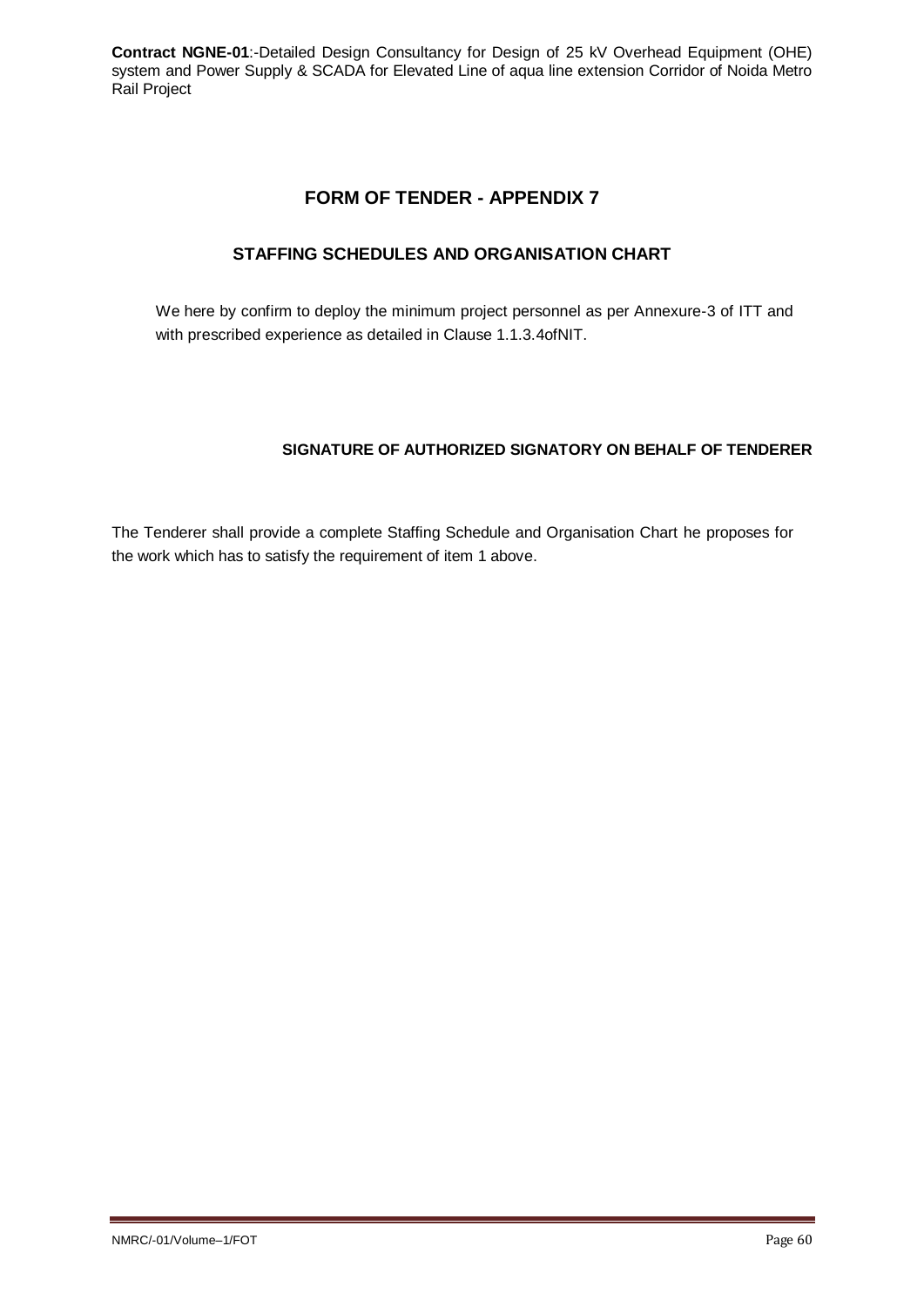# **FORM OF TENDER - APPENDIX 8**

# **NOT USED**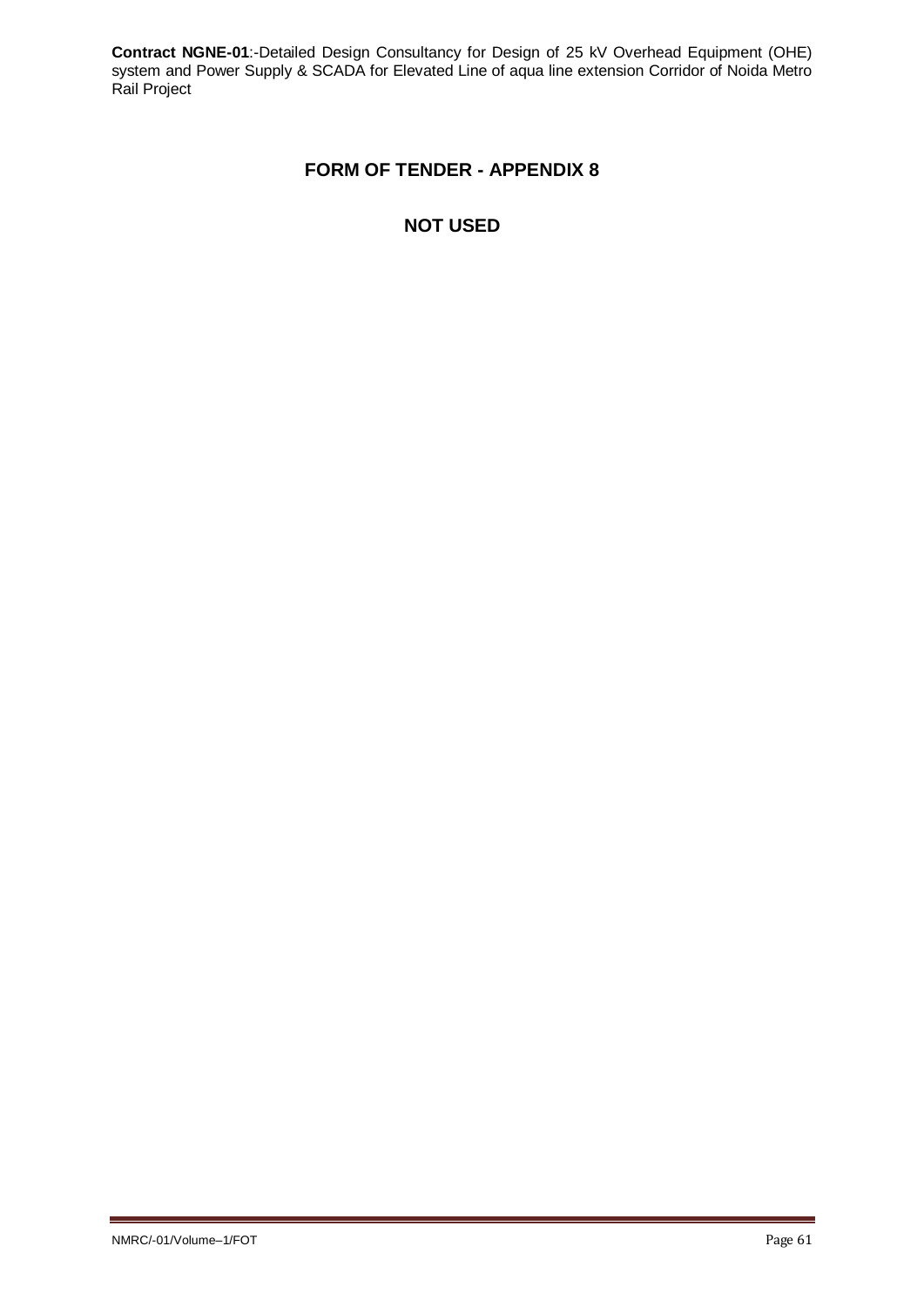# **FORM OF TENDER - APPENDIX 9**

## **TENDER INDEX**

The Tenderer shall include with his Tender an index which cross refers all of the Employer's tender requirements elaborated in these documents to all the individual sections within Tender Package 1: Technical Package and Tender Package 2: Financial Package which the Tenderer intends to be the responses to each and every one of those requirements.

**The Tender Packages submitted must be clearly presented, all pages numbered and aid out in a logical sequence with main and subheadings to facilitate evaluation.**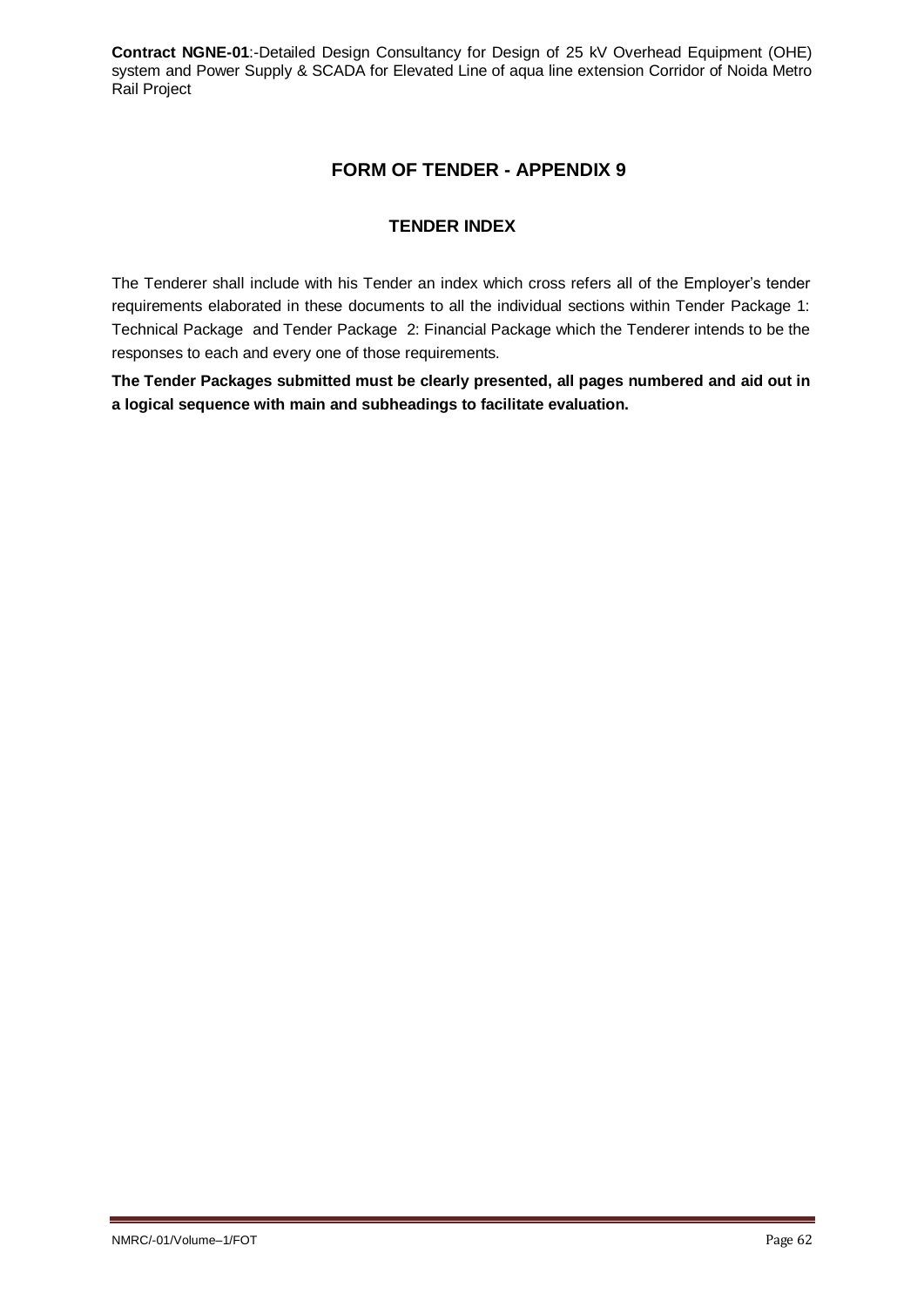# **FORM OF TENDER - APPENDIX 10**

## **NOT USED**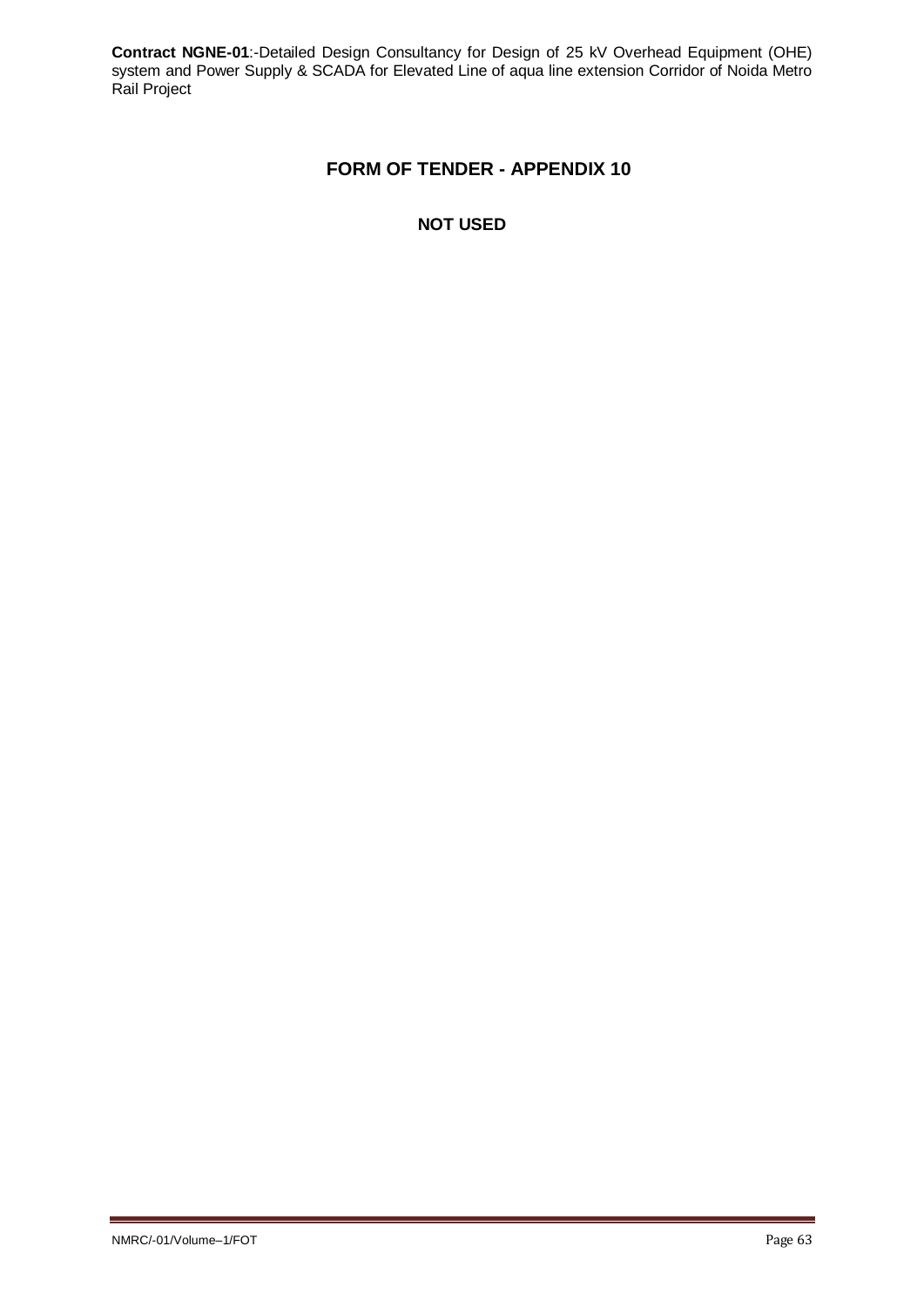# **FORM OF TENDER - APPENDIX 11 (As Per Clause A4.2)**

## **UNDERTAKING FOR CORRUPT & FRAUDULANT PRACTICE**

It is confirmed and declared that we, or any of our associate, have not been engaged in any fraudulent and corrupt practice as defined in Clause 37.33 of the General Conditions of Contract and that no agent, middleman or any intermediary has been, or will be, engaged to provide any services, or any other items of work related to the award and performance of this contract and no agency commission or any payment which may be construed as an agency commission has been, or will be, paid and that the tender price will not any such amount.

STAMP & SIGNATURE OF AUTHORIZED SIGNATORY

**NOTE:**

1. In case of JV/Consortium, the undertaking shall be submitted by each member of the JV/Consortium.

2. The undertaking shall be signed by authorized signatory of the tenderer or constituent member in case of JV/Consortium.

**NOTE: JV/CONSORTIUM NOT ALLOWED TO PARTICIPATE IN TENDER**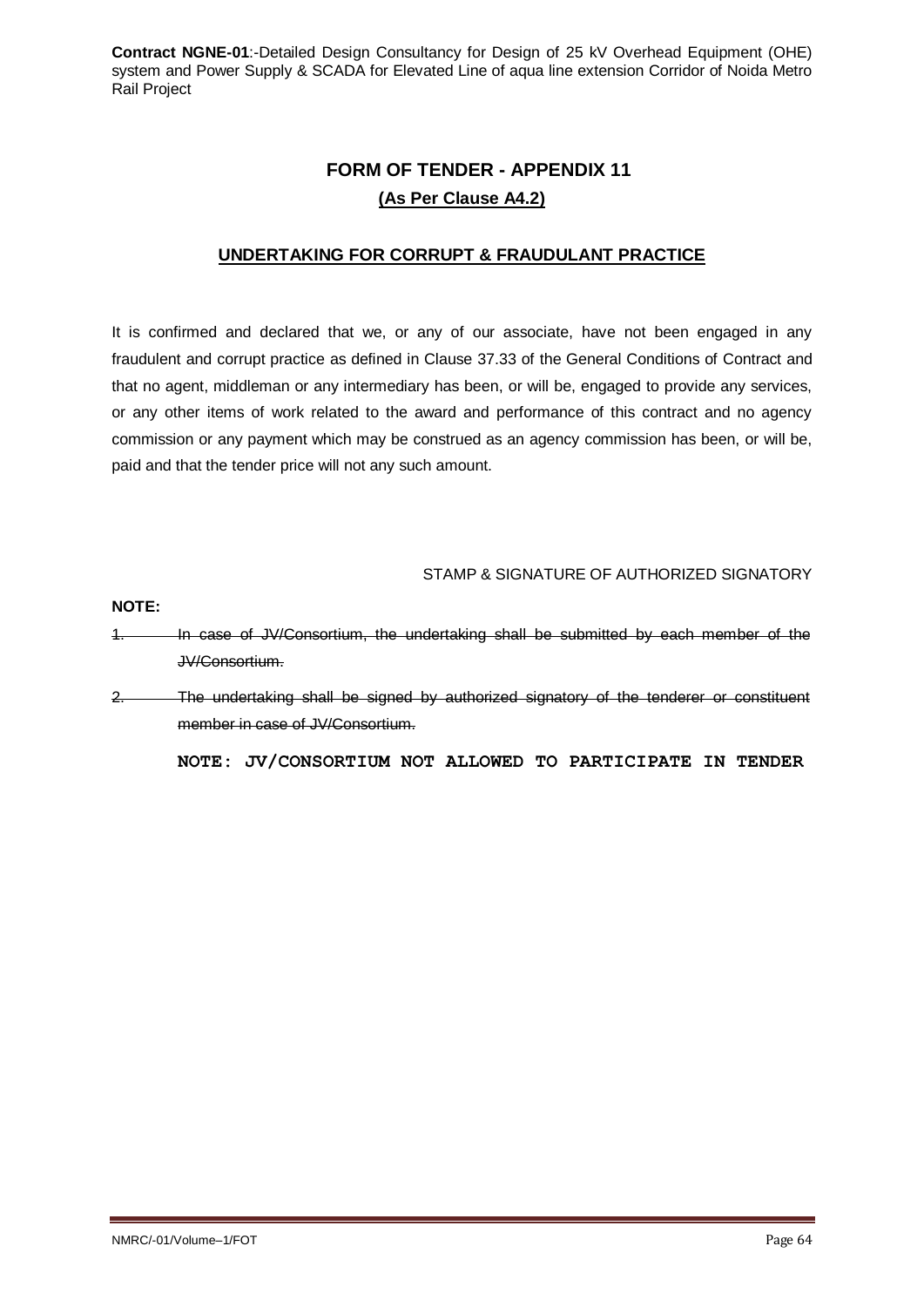# **FORM OF TENDER - APPENDIX 12 [As Per Clause C2.2 (m)]**

### **COPYRIGHT UNDERTAKING**

Date ………………..

DGM/Electrical

To:

Noida Metro Rail Corporation Limited

Block III, 3rd Foor, Ganga Shopping Complex,

Sector-29, Noida- 201301

Uttar Pradesh

## **LETTER OF UNDERTAKING**

### **Contract NGNE-01**:- Detailed Design Consultancy for Design of 25 kV Overhead Equipment (OHE) system and Power Supply & SCADA for Elevated Line of Aqua line Extension Corridor of Noida Metro Rail Project

We, and the of tenderer / joint venture) hereby undertake that the downloaded tender documents purchased as a necessary part of our preparation of this tender shall be used solely for the preparation of the tender and that if the tender is successful, shall be used solely for the subject work.

We further undertake that the aforesaid tender documents prepared by Noida Metro Rail Corporation shall not be used in whole, in part or in any altered form on any other project, scheme, design or proposal that the joint venture, the joint venture parent companies or sub contractors of the joint venture are, or will be involved with either in India or any other country.

Signed………………………. For and on behalf of (Name of tender / joint venture)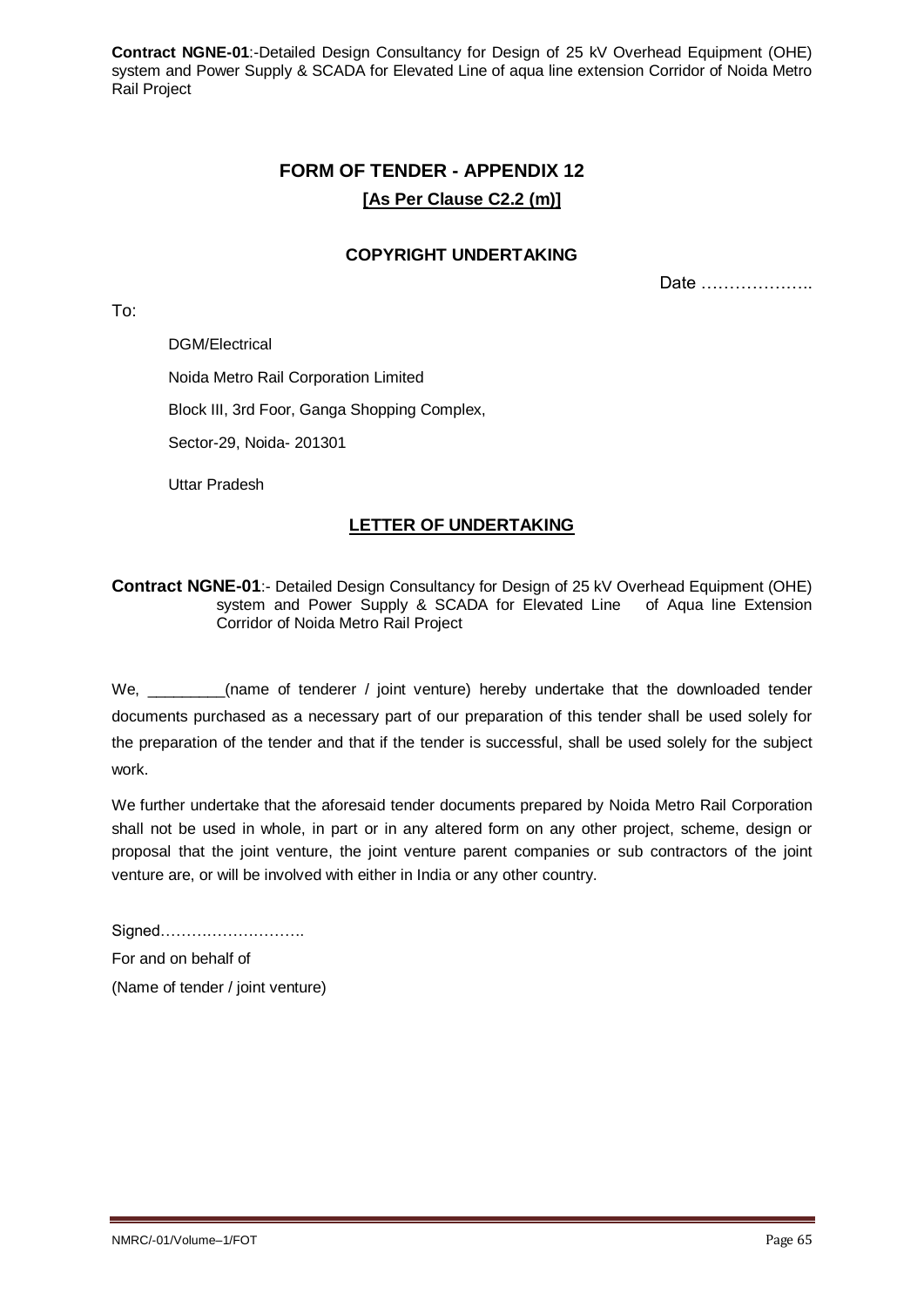# **FORM OF TENDER - APPENDIX 13 [As Per Clause C15.1 of ITT]**

## **PROFORMA FOR STATEMENT OF MINOR DEVIATIONS**

1. The following are the particulars of minor deviations from the requirements of the Tender Document:

| Sr. No | Clause | Deviations | Remarks<br>(including<br>justification) | Confirming that price of<br>adjustment of each deviation/s is<br>given in Annexure 13A of financial<br>package (Yes/No) |
|--------|--------|------------|-----------------------------------------|-------------------------------------------------------------------------------------------------------------------------|
|        |        |            |                                         |                                                                                                                         |

Note:

- 1. The Tenderer shall indicate price adjustment against each deviation in Annexure 13A of BOQ. This price is the price which the tenderer shall reduce from his tender price if deviation(s) is/are accepted by the Employer.
- 2. Where there is no deviation, the statement should be returned duly signed with an endorsement indicating 'No Deviations'.In case, Performa of deviations is not submitted or submitted as blank, it will be construed that the tenderer has not proposed any deviations from tender documents.
- 3. If the tenderer proposes deviations in tender documents and/or any other terms and conditions of the tender, other than in this Annexure, it will have no effect.

# **Signature of authorized signatoryOnbehalf of Tenderer Note: JV/Consortium not allowed to participate in Tender**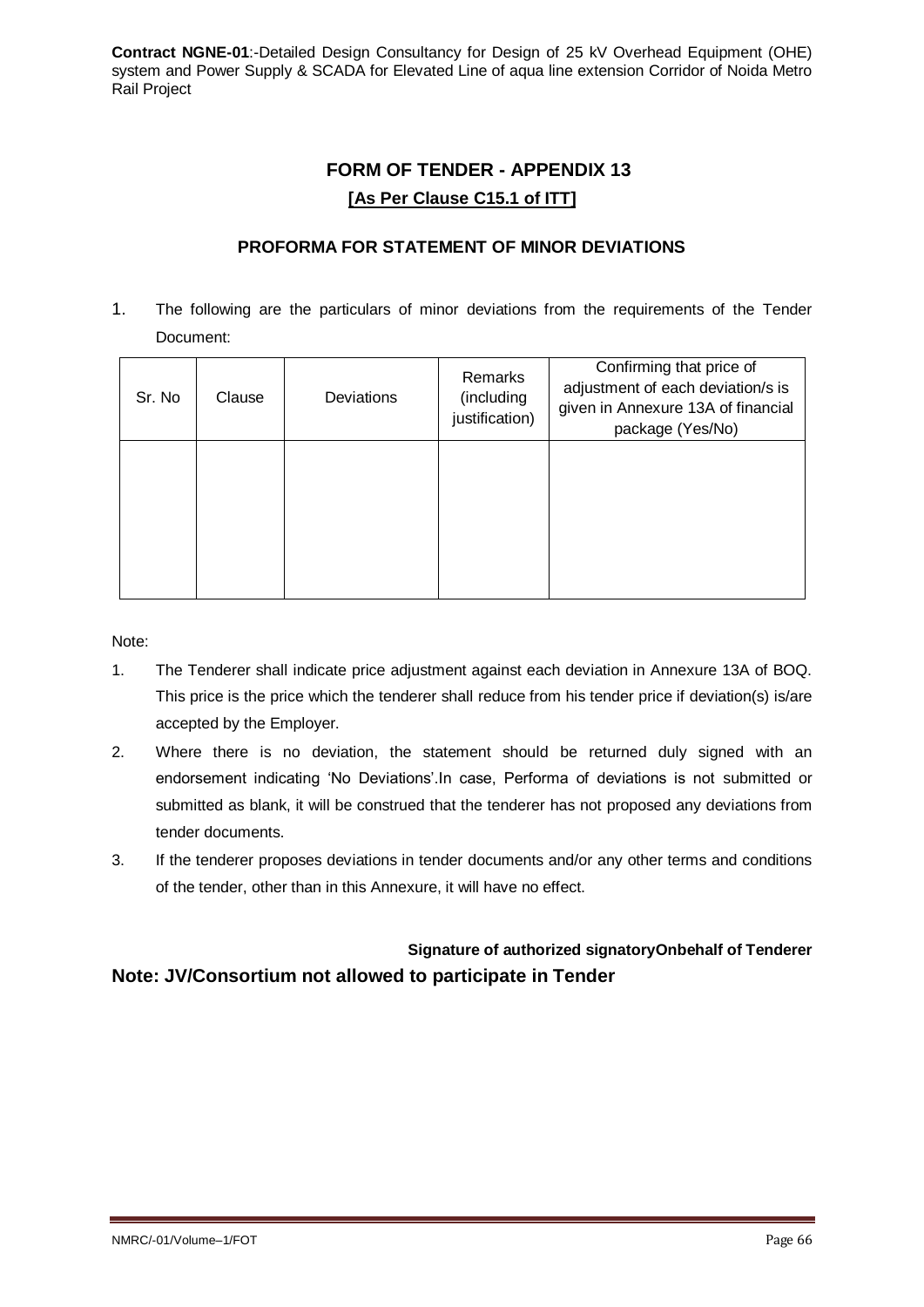# **FORM OF TENDER – APPENDIX 14**

## **[As per clause C8]**

## **TENTATIVE PROJECT IMPLEMENTATION PROGRAMME**

To be submitted by the tenderer as per clause C8 of ITT.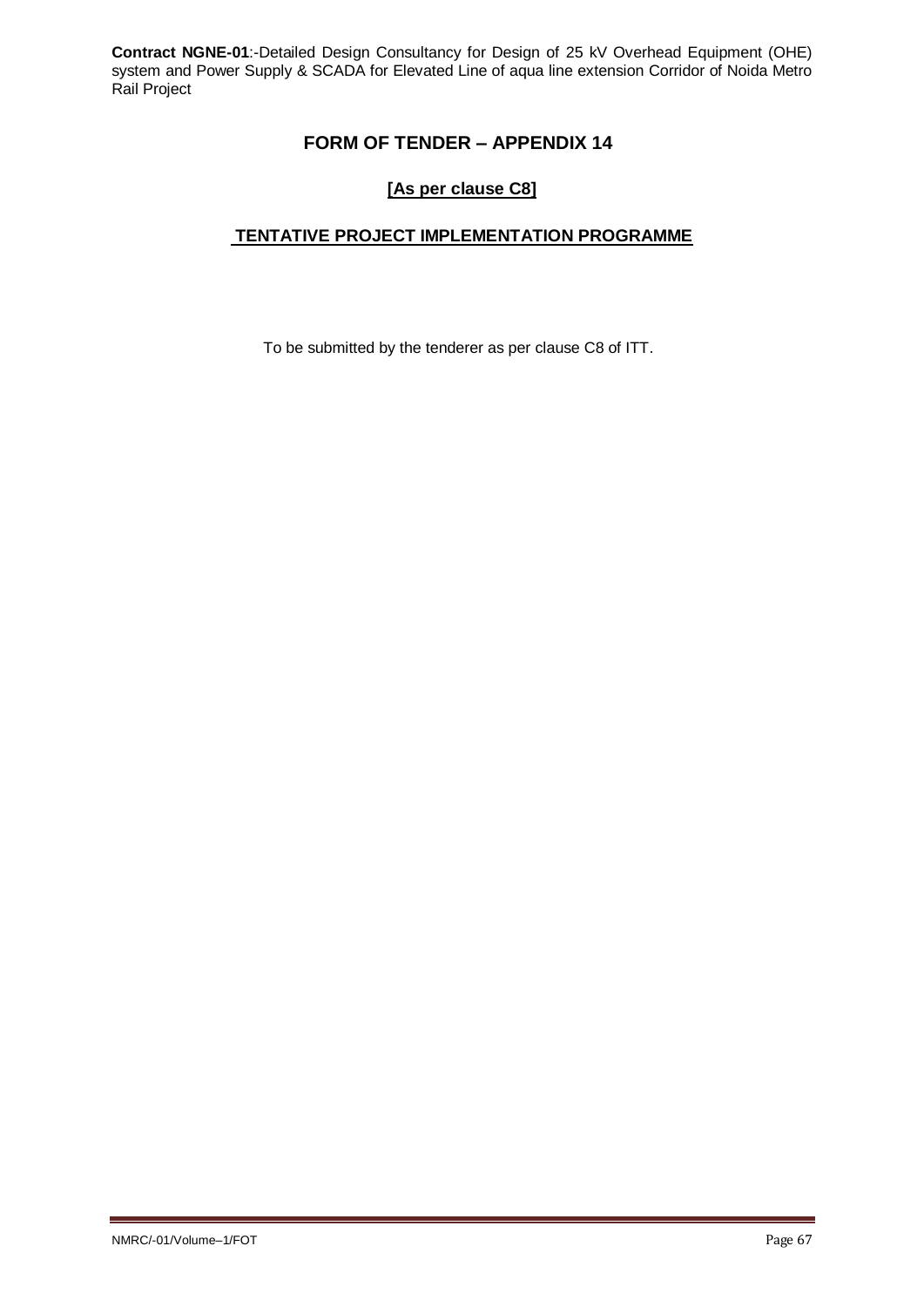# **FORM OF TENDER - APPENDIX 15 [As per clause E4.2] FINANCIAL DATA**

### (WORK DONE DURING THE LATEST LAST THREE FINANCIAL YEARS)

NAME OF THE TENDERER: *(All amounts in Rupees in crores)*

|       | <b>DESCRIPTION</b>                                                                                               | <b>Financial Data for Last 3 Audited Financial Years</b> |                   |                   |                   |                   |  |
|-------|------------------------------------------------------------------------------------------------------------------|----------------------------------------------------------|-------------------|-------------------|-------------------|-------------------|--|
| S.No. |                                                                                                                  | Year<br>2016-2017                                        | Year<br>2017-2018 | Year<br>2018-2019 | Year<br>2019-2020 | Year<br>2020-2021 |  |
|       | 2                                                                                                                | 3                                                        | 4                 | 5                 | 6                 |                   |  |
|       | Total value of<br><b>Detailed Design</b><br><b>Consultant</b><br>works as per<br>audited financial<br>statements |                                                          |                   |                   |                   |                   |  |

#### **NOTE:**

- 1. Separate Performa shall be used for each member in case of JV/Consortium.
- 2. Attach attested copies of the Audited Financial Statements of the last five financial years as Annexure.
- 3. All such documents reflect the financial data of the tenderer or member in case of JV/Consortium, and not that of sister or parent company.
- 4. Historic financial statements must be complete, including all notes to the financial statements.
- 5. Foreign applicants, in whose country calendar year is also the financial year, may submit all relevant data for the last 5 years i.e., 2017,2018,2019 ,2020, and 2021.
- 6. The financial data in above prescribed format shall be certified by Chartered Accountant / Company Auditor in original under his signature, stamp & membership number and Firm Registration Number.
- 7. The above financial data will be updated to last day of the month previous to the month of tender submission price level assuming 5% inflation for Indian Rupees every year. The exchange rate of foreign currency shall be applicable 28 days before the submission date of tender.
- 8. The Years mentioned in the table are indicative only. Financial Data (updated as per Note 7 above) for latest last 5 (five) audited financial years shall be considered for evaluation. In case audited balance sheet of the last financial year is not made available by the bidder, he has to submit an affidavit certifying that 'the balance sheet has actually not been audited so far'. In such a case the financial data of previous '4' audited financial years will be taken into consideration for evaluation. If audited balance sheet of any year other than the last year is not submitted, the tender will be considered as non-responsive.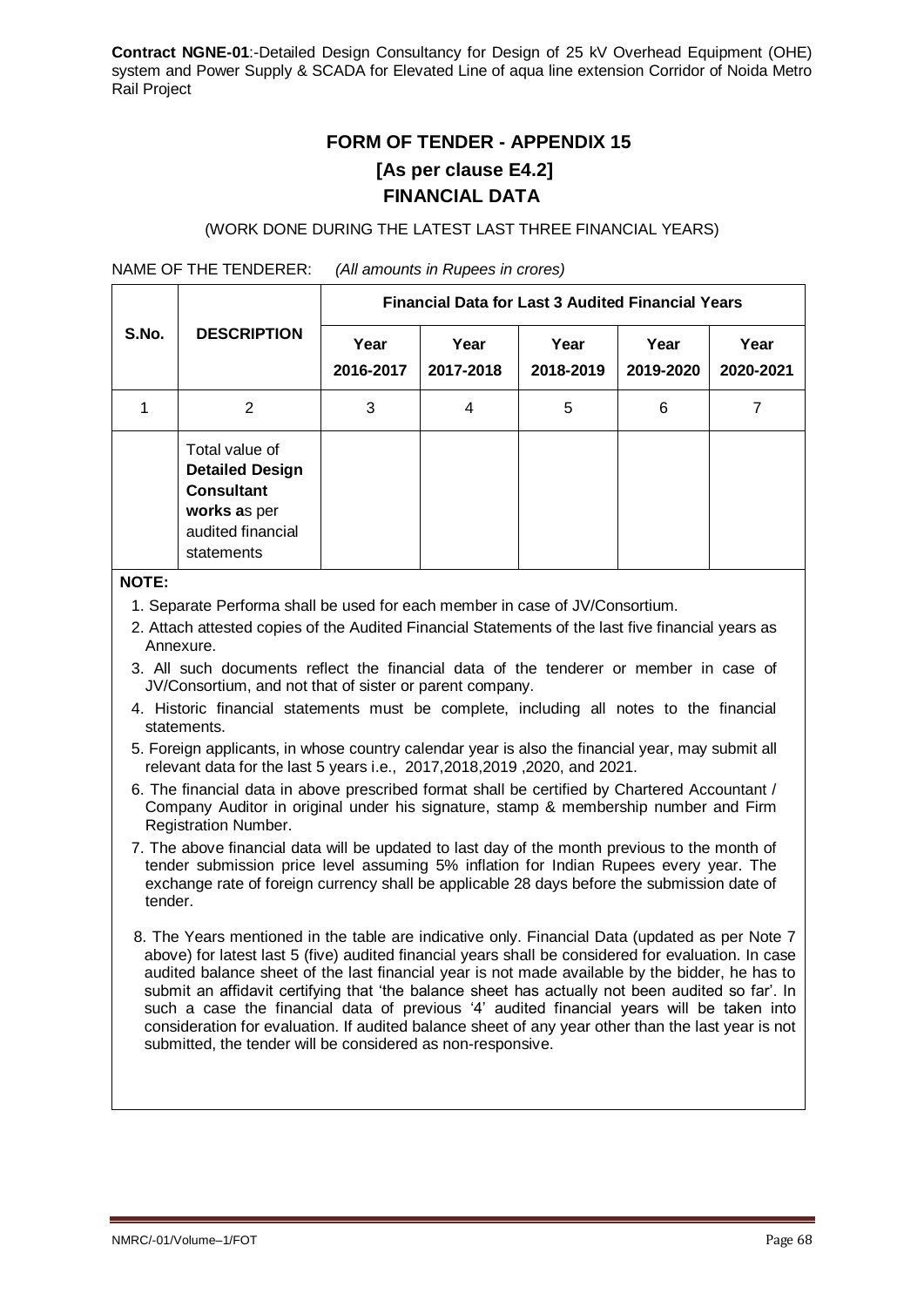# **FORM OF TENDER - APPENDIX 16 [As per clause E4.2] WORKS IN HAND**

**Applicant's legal name …………………………....... Date……………………………….**

**Page ……….. of ……….. pages**

| Name and<br>brief<br>particulars of<br>contract<br>(Clearly<br>indicatethe<br>partof the<br>work<br>assignedto<br>theapplicant<br>(s) | Nameof<br>clientwith<br>telephone<br>number<br>andfax<br>number | Contract<br>ValueIn<br><b>Rupees</b><br>Equivalent<br>(Giveonlythe<br>valueof work<br>assignedto<br>the<br>applicant(s) | Valueof<br>balancework<br>yettobe<br>donein<br>Rupee<br>equivalentas<br>onthe last<br>dayof the<br>previous<br>monthof<br>tender<br>submission | Dateof<br>Completion<br>asper<br>Contract<br>Agreement | Expected<br>Completion<br>Date | Delayif<br>any, with<br>reason | Value<br>of<br>work to be<br>done<br>during next<br>30monthsw<br>effect<br>ith<br>fromthefirst<br>day of the<br>month<br>0f<br>tender<br>submission |
|---------------------------------------------------------------------------------------------------------------------------------------|-----------------------------------------------------------------|-------------------------------------------------------------------------------------------------------------------------|------------------------------------------------------------------------------------------------------------------------------------------------|--------------------------------------------------------|--------------------------------|--------------------------------|-----------------------------------------------------------------------------------------------------------------------------------------------------|
|                                                                                                                                       |                                                                 |                                                                                                                         | <b>TOTAL</b>                                                                                                                                   |                                                        |                                |                                |                                                                                                                                                     |
|                                                                                                                                       |                                                                 |                                                                                                                         |                                                                                                                                                |                                                        |                                |                                |                                                                                                                                                     |

### **Note:**

1. The financial data in above prescribed format shall be certified by Chartered Accountant / Company Auditor in original under his signature, stamp and Membershipnumber and Firm registration number.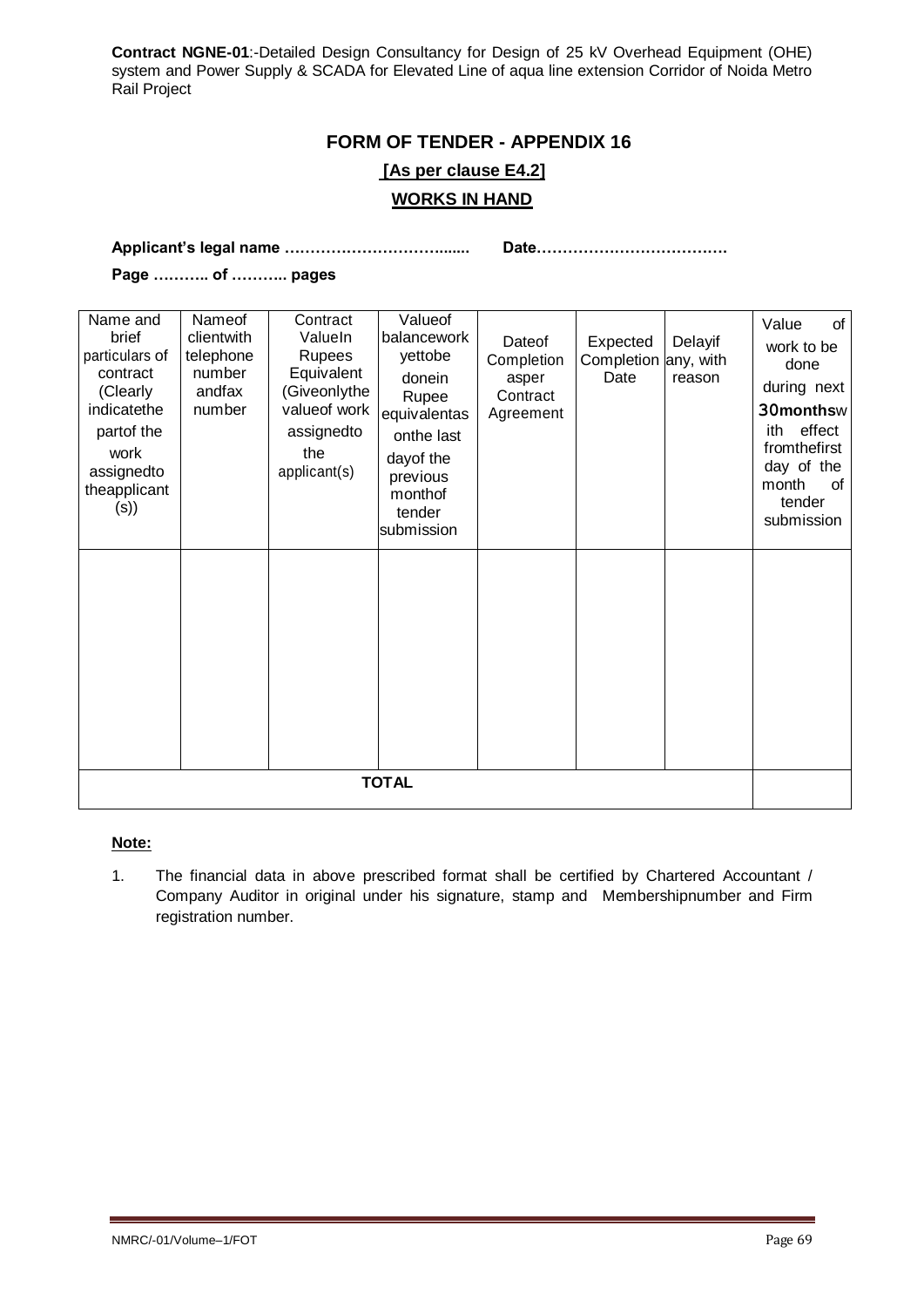# **FORM OF TENDER - APPENDIX- 17**

### **WORK EXPERIENCE**

|                                                                                     | Page ……… of ……… Pages |
|-------------------------------------------------------------------------------------|-----------------------|
| Type of Participation: Substantial / Non-substantial (Tick whichever is applicable) |                       |

For works as per clause no. 1.1.3.2 A and 1.1.3.1(vii) (b) of NIT (considering escalation as per Notes (d) of Clause 1.1.3.2 of NIT)

| <b>Work Experience</b>                                                                         |                                                       |                                             |
|------------------------------------------------------------------------------------------------|-------------------------------------------------------|---------------------------------------------|
| Similar Contract Number _______ of<br>required Information                                     |                                                       |                                             |
| <b>Contract Identification</b>                                                                 |                                                       |                                             |
| Award date<br>Completion date                                                                  |                                                       |                                             |
| Employer's Name                                                                                |                                                       |                                             |
| Employer's Address:<br>Telephone / Fax number:<br>E Mail                                       |                                                       |                                             |
| Role in Contract<br>(Individual/JV-Consortium member)                                          | Individual                                            | <b>JV Member</b>                            |
| <b>Completion Cost</b>                                                                         | Currency (as stated in<br><b>Clients Certificate)</b> | In equivalent INR at _______<br>price level |
| If JV member specify percentage<br>participation in contract & amount<br>(Please refer Note-1) | % participation                                       | In equivalent INR at _______<br>price level |

### **NOTE:**

- 1. Only the value of contract as executed by the applicant/member in his own name should be indicated. Where a work is undertaken by a group, only that portion of the contract which is undertaken by the concerned applicant/member should be indicated and the remaining done by the other members of the group be excluded. This is to be substantiated with documentary evidence**.**
- 2. Separate sheet for each work along with Clients Certificate to be submitted.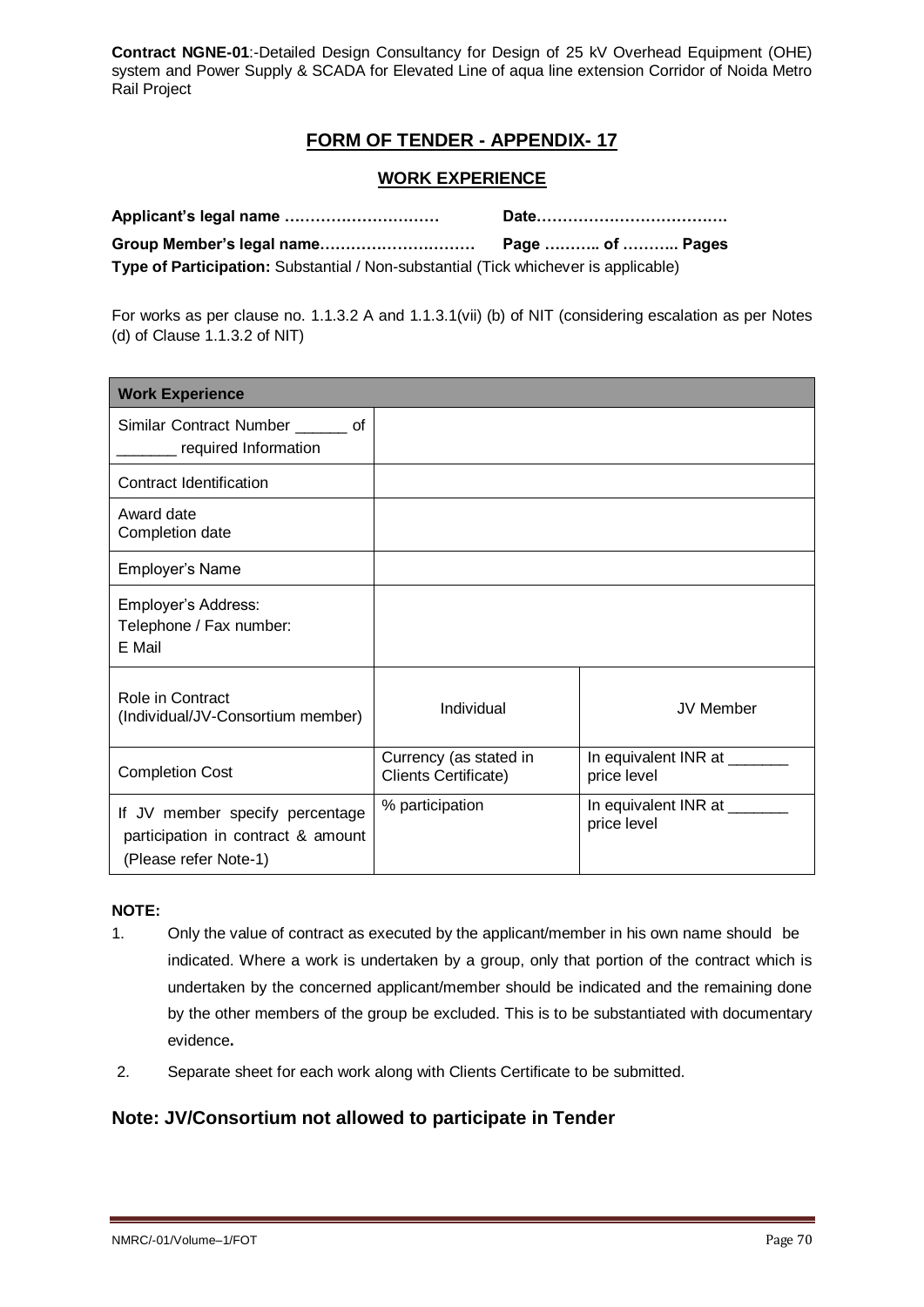# **APPENDIX -17A: SUMMARY OF INFORMATION PROVIDED IN APPENDIX 17**

| Group Member's legal name | Page  of  pages |
|---------------------------|-----------------|

| <b>Name of Applicant</b><br>(each member in<br>case of group) | <b>Total Number of works</b><br>As per clause no. 1.1.3.2 A<br>of NIT at the price level of<br>as on the last day of the<br>previous month of tender<br>submission | <b>Total Number of works</b><br>As per clause no. 1.1.3.1<br>(vii) (b) of NIT at the<br>price level of as on the<br>last day of the previous<br>month of tender<br>submission | No. of contracts<br>delayed, i.e.,<br>completed beyond the<br>original date of<br>completion |
|---------------------------------------------------------------|--------------------------------------------------------------------------------------------------------------------------------------------------------------------|-------------------------------------------------------------------------------------------------------------------------------------------------------------------------------|----------------------------------------------------------------------------------------------|
|                                                               |                                                                                                                                                                    |                                                                                                                                                                               |                                                                                              |

NOTE:-

- 1. In case the work was done as JV/Consortium, only the value of work done by the applicant as per his Percentage participation must be given.
- 2. Reasons of delay whether on contractors account or on account of Employer in each applicable case need to be enclosed separately.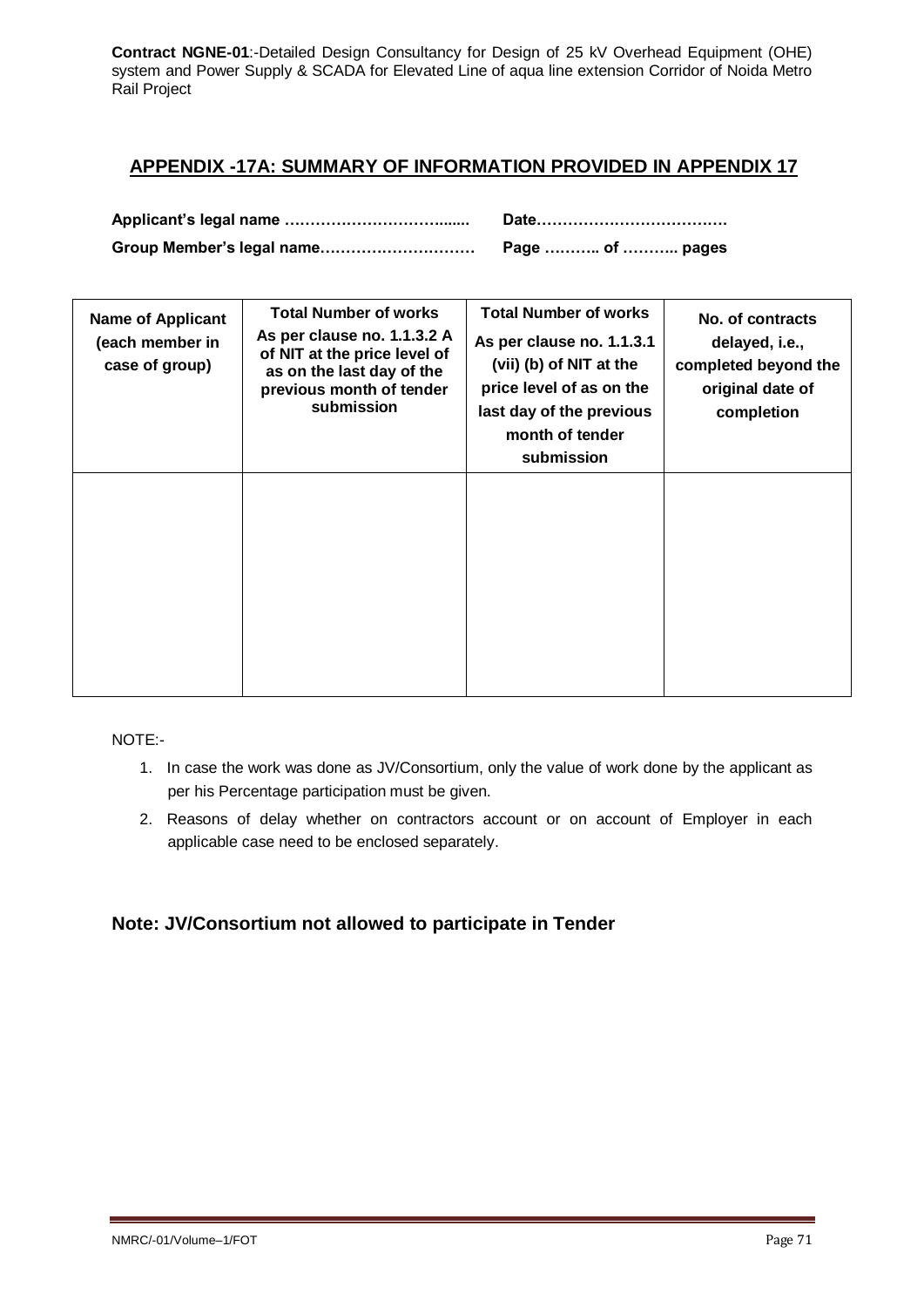# **FORM OF TENDER - APPENDIX 18 FINANCIAL DATA**

**Applicant's legal name …………………………Date ……………………………….............. Group Member's legal name…………………………Page ……….. of ……….. Pages Each Applicant or member of a JV must fill in this form**

| <b>S.N.</b> | <b>Description</b>                                                           | Financial Data for Latest Last 3 Years (Indian Rupees) |              |              |              |              |  |
|-------------|------------------------------------------------------------------------------|--------------------------------------------------------|--------------|--------------|--------------|--------------|--|
|             |                                                                              | 2016-2017                                              | 2017-2018    | 2018-2019    | 2019-2020    | 2020-2021    |  |
| 1.          | <b>Total Assets</b>                                                          | Not required                                           | Not required | Not required | Not required | Not required |  |
| 2.          | <b>Current Assets</b>                                                        | Not required                                           | Not required | Not required | Not required | Not required |  |
| 3.          | <b>Total External</b><br><b>Liabilities</b>                                  | Not required                                           | Not required | Not required | Not required | Not required |  |
| 4.          | <b>Current Liabilities</b>                                                   | Not required                                           | Not required | Not required | Not required | Not required |  |
| 5.          | <b>Annual Profits Before</b><br><b>Taxes</b>                                 | Not required                                           | Not required | Not required | Not required | Not required |  |
| 6.          | <b>Annual Profits After</b><br><b>Taxes</b>                                  | Not required                                           | Not required | Not required | Not required | Not required |  |
| 7.          | Net Worth $[-1 - 3]$                                                         | Not required                                           | Not required | Not required | Not required | Not required |  |
| 8.          | Liquidity $[-2 - 4]$                                                         | Not required                                           | Not required | Not required | Not required | Not required |  |
| 9.          | <b>Return on Equity</b>                                                      | Not required                                           | Not required | Not required | Not required | Not required |  |
| 10.         | Annual turnover (from<br><b>Detailed Design</b><br><b>Consultant works</b> ) | Not required                                           | Not required |              |              |              |  |
| 11.         | <b>Gross Annual</b><br>turnover                                              | Not required                                           | Not required |              |              |              |  |

Attach copies of the audited balance sheets, including all related notes, income statements for the last threeaudited financial years, as indicated above, complying with the following conditions.

- **1.** Separate Performa shall be used for each member in case of JV/Consortium.
- **2.** All such documents reflect the financial data of the Applicant or member in case of JV, and not sister or Parent Company.
- **3.** Historic financial statements shall be audited by Statutory Auditor of the Company under their seal & stamp and shall be strictly based on Audited Annual Financial results of the relevant period(s). No statements for partial periods will be accepted.
- **4.** Historic financial statements must be complete, including all notes to the financial statements.
- **5.** Foreign applicants, in whose country calendar year is also the financial year, may submit all relevant data for the last 5 years i.e.,2017, 2018,2019 2020, and 2021.
- **6.** Return on Equity = Net Income / Shareholders Equity Return on Equity = Net Income is for the full fiscal year (before dividends paid to common stock holders but after dividends to preferred stock). Share holders equity does not include preferred shares.
- **7.** This Appendix-18 of FOT shall be duly certified by Chartered Accountant / Company Auditor in original under his signature, stamp, membership number and Firm Registration Number.
- **8.** The Years mentioned in the table are indicative only. Financial Data for latest last 5 (five) audited financial years shall be considered for evaluation. In case audited balance sheet of the last financial year is not made available by the bidder, he has to submit an affidavit certifying that 'the balance sheet has actually not been audited so far'. In such a case the financial data of previous '4' audited financial years will be taken into consideration for evaluation. If audited balance sheet of any year other than the last year is not submitted, the tender will be considered as nonresponsive.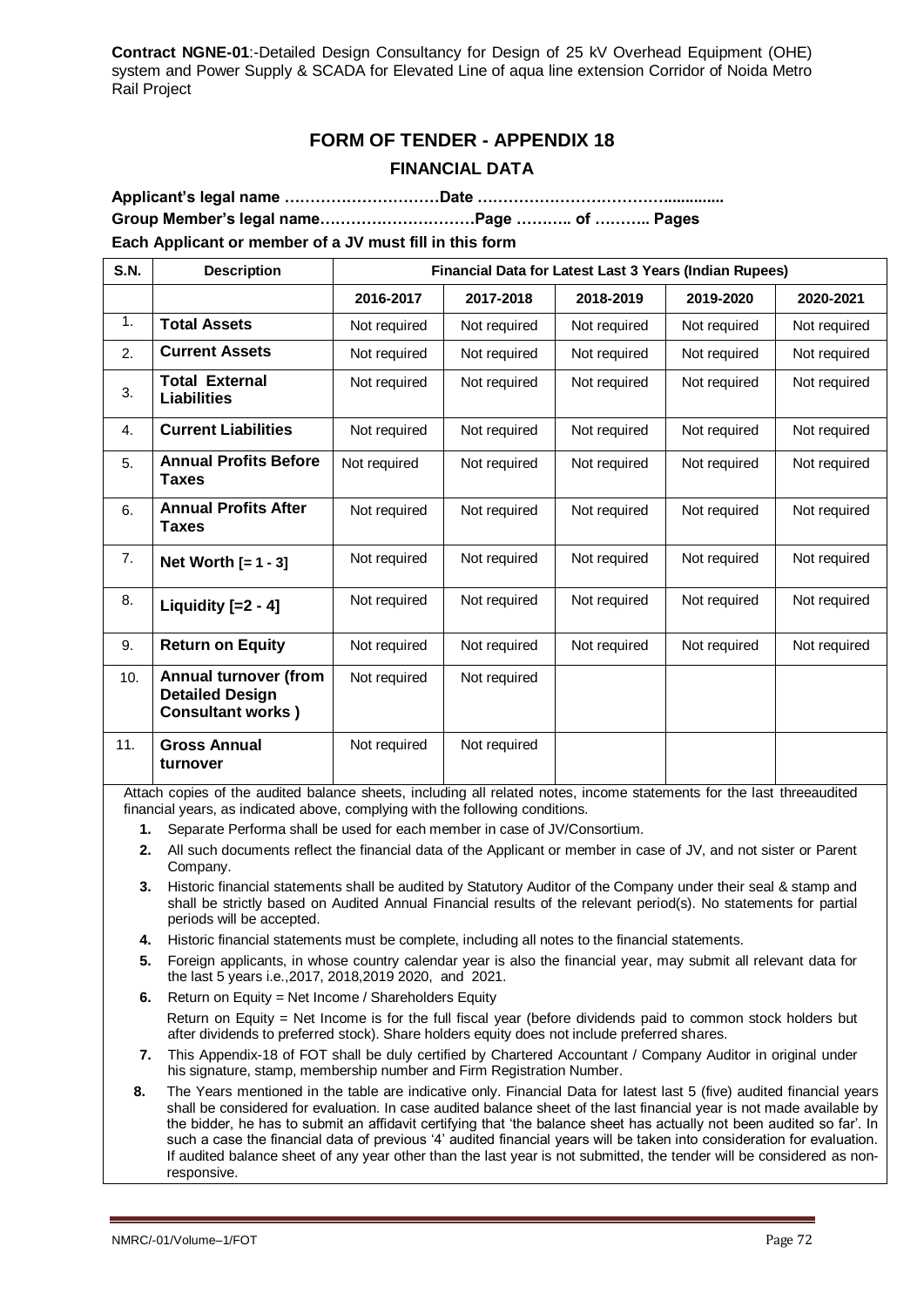# **FORM OF TENDER- Appendix- 19 (Undertaking as per clause 1.1.3.1 v(a) & v(b) of NIT)**

We do hereby undertake that NMRC/ Any Other Metro Organisation (100% owned by Govt.)/ Ministry of Housing & Urban Affairs/ Order of Ministry of Commerce, applicable for all Ministries has not banned business with us as on the date of tender submission. Also any work of the value more than 10% of NIT cost of work, executed either individually or in a JV/Consortium, has not been rescinded/ terminated by NMRC/ Any Other Metro Organisation (100% owned by Govt.) after award of contract to us during last 3 years (from the last day of the previous month of tender submission) due to our non-performance.

STAMP & SIGNATURE OF AUTHORISED SIGNATORY

Note :

- 1. In case of JV/Consortium, the undertaking shall be submitted by each member of the JV/Consortium.
- 2. The undertaking shall be signed by authorized signatory of the tenderer. In case of JV/Consortium by the authorized signatory of the constituent members counter signed by the authorized signatory of tenderer.

## **Note: JV/Consortium not allowed to participate in Tender**

\_\_\_\_\_\_\_\_\_\_\_\_\_\_\_\_\_\_\_\_\_\_\_\_\_\_\_\_\_\_\_\_\_\_\_\_\_\_\_\_\_\_\_\_\_\_\_\_\_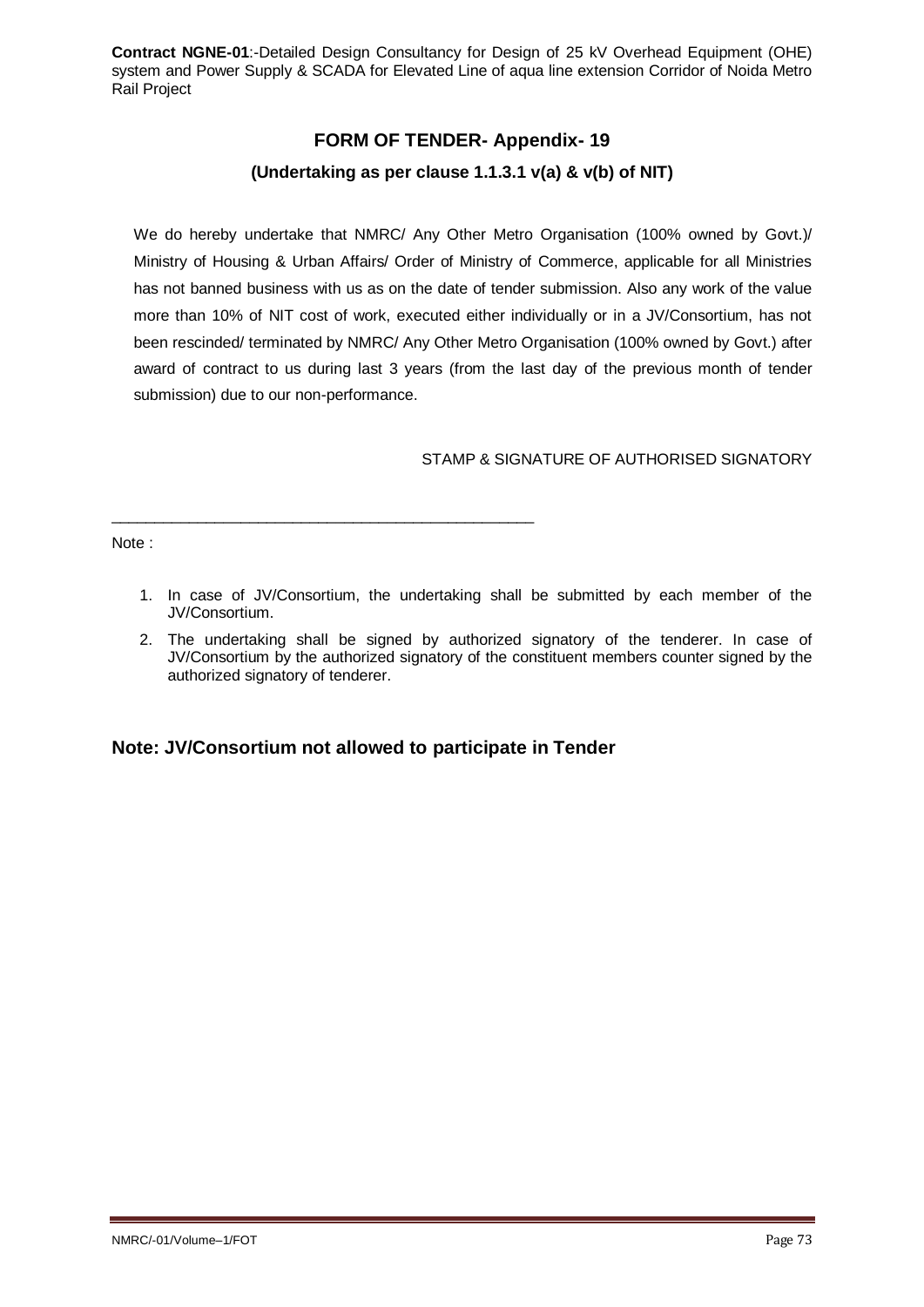# **FORM OFTENDER- APPENDIX19A**

### **(Undertakingasperclause 1.1.3.1v(c) of NIT)**

### **(to be submitted by each member of the JV/Consortium separately)**

(i) We do hereby undertake that following is the list of all the on-going DDC works awarded by NMRC/ any other Metro Organisation (100% owned by Govt.) of value more than 40% of NIT cost of work and the list of completed DDC Works awarded by NMRC/ any other Metro Organisation (100% owned by Govt.) within last one year (from the last day of the previous month of tender submission) of value more than 40% of NIT cost of work.

**Applicant's legal name………………………… Date……………………………….** 

**JV/ConsortiumMember's legal name…………....... Page……….. Of……….. Pages**

| S.no. | <b>Contract</b><br><b>No. &amp;</b><br><b>Nameof</b><br><b>Work</b> | <b>Nameof</b><br><b>Employer</b><br>/ Client | Name of the<br>contractor including<br>constituent members<br>in case of<br><b>JV/Consortium</b> | <b>Performance of</b><br>work.    | <b>Performance</b><br>based on                          |  |  |
|-------|---------------------------------------------------------------------|----------------------------------------------|--------------------------------------------------------------------------------------------------|-----------------------------------|---------------------------------------------------------|--|--|
|       |                                                                     |                                              |                                                                                                  | * Satisfactory/<br>unsatisfactory | *Client's<br>certificate/<br>Undertaking by<br>tenderer |  |  |
|       |                                                                     |                                              |                                                                                                  |                                   |                                                         |  |  |
| 2     |                                                                     |                                              |                                                                                                  |                                   |                                                         |  |  |
|       | Add required number of rows                                         |                                              |                                                                                                  |                                   |                                                         |  |  |

\*Strike through whichever is not applicable.

(ii) We also do hereby undertake that the performance of works has been indicated above for all the works which are either based on client/Employer certificate or our undertaking. We also understand that NMRC at its sole discretion may get performance of any such work, forwhich undertaking of satisfactory performance has been given by us, directly from the Client / Employer for the Works listed above and if performance from Client/Employer for such work is found to be unsatisfactory, we shall be considered non-complaint to the tender condition.

#### **Note:**

a) The tenderer may either submit satisfactory performance Certificate issued by the Client/ Employer for the works or give an undertaking regarding satisfactory performance of the work with respect to completion of work/ execution of work (for on-going works) failing which their tender submission shall not be evaluated and the tenderer shall be considered non-responsive and non-compliant to the tender conditions. In case of non submission of either satisfactory performance Certificate from Client/Employer or undertaking of satisfactory performance of any of the above work, the performance of such work shall be treated as unsatisfactory while evaluating the overall performance of tenderer in terms of Note (b) below.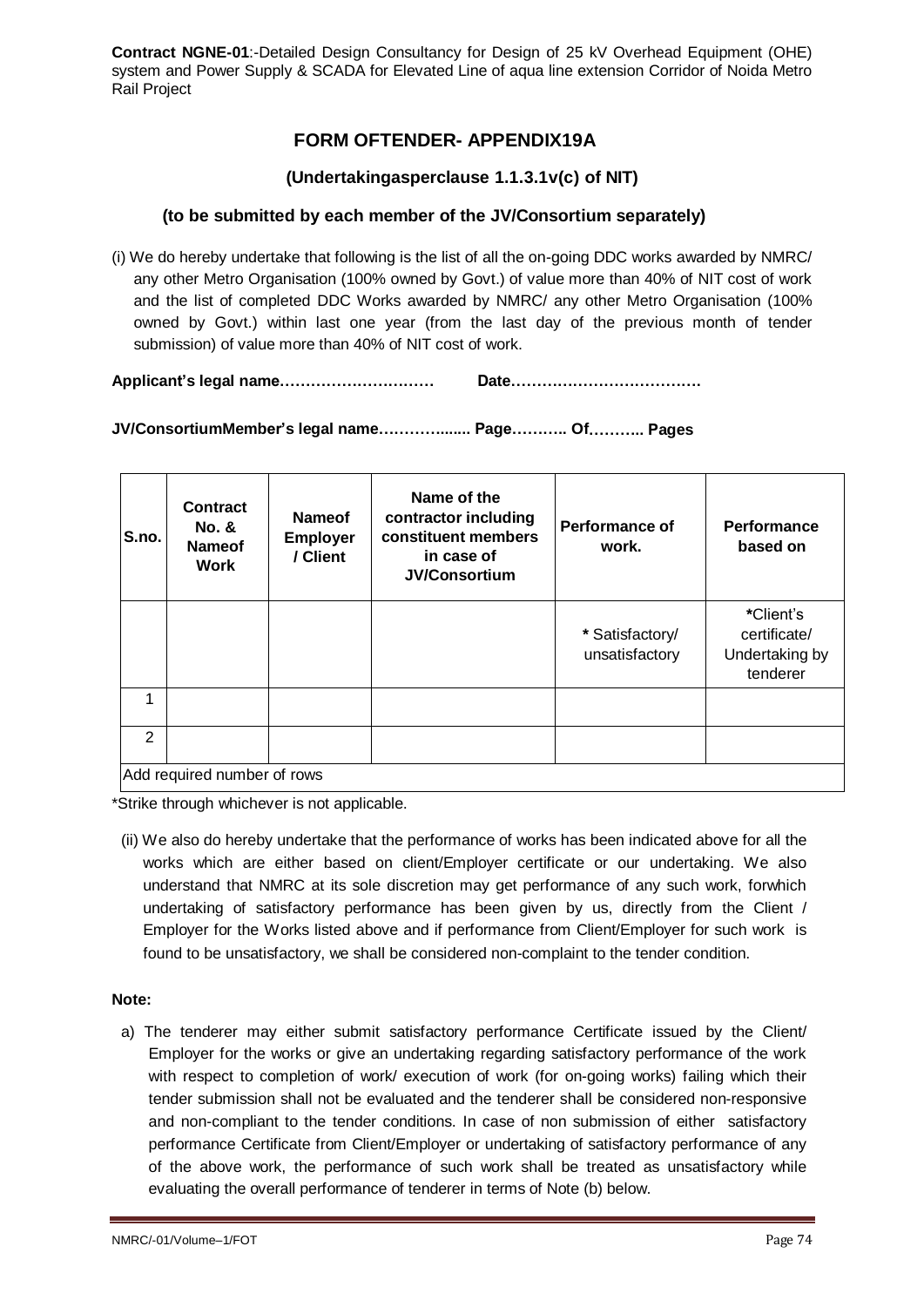- b) If the tenderer or any of the constituent' substantial member(s)' of JV/Consortium has reported four or less number of works in the Appendix 19A then there should not be any unsatisfactory performance in any of the works of tenderer or any of the constituent' substantial member(s)' of JV/Consortium. Otherwise ,the tenderer including the constituent' substantial member(s)' of JV/Consortium shall be considered ineligible for participating in tender process. In other cases, if the Overall Performance of tenderer or any member of the constituent 'substantial member(s)' in case of JV/Consortium, in more than 20%of the works reported in the Appendix 19A (rounding off to the nearest lower whole number) is unsatisfactory, the tenderer including the constituent' substantial member (s)' of JV/Consortium shall be considered in eligible for participating in tender process and they shall be considered in eligible applicants in terms Clause1.1.3.1ofNIT. **(Note: JV/Consortium not allowed)**
- c) If there are any adverse remarks in the client's completion/performance certificate, the same shall be examined during technical evaluation.
- d) If there is any misrepresentation off acts with regards to performance in any of the works reported above, the same will be considered as "fraudulent Practice" under clause 37.33.1a (ii) of GCC and the tender submission of such tenderers will be rejected besides taking further action as per Clause 4.33.1 (b), (c) & 13.2.1 of GCC.
- e)The undertaking shall be signed by authorized signatory of the tenderer. In case of JV/Consortium by the authorized signatory of the constituent members signed by the authorized signatory of tenderer of shall be considered ineligible for participating intender process. **(Note: JV/Consortium not allowed)**

Stamp &Signature of Authorized Signatory

Example:

| Works reported in the $\vert$ 0-4 | 5 |  |  | 14 |
|-----------------------------------|---|--|--|----|
| Appendix 19A                      |   |  |  |    |
| No. Of unsatisfactory   Nil       |   |  |  |    |
| works acceptable                  |   |  |  |    |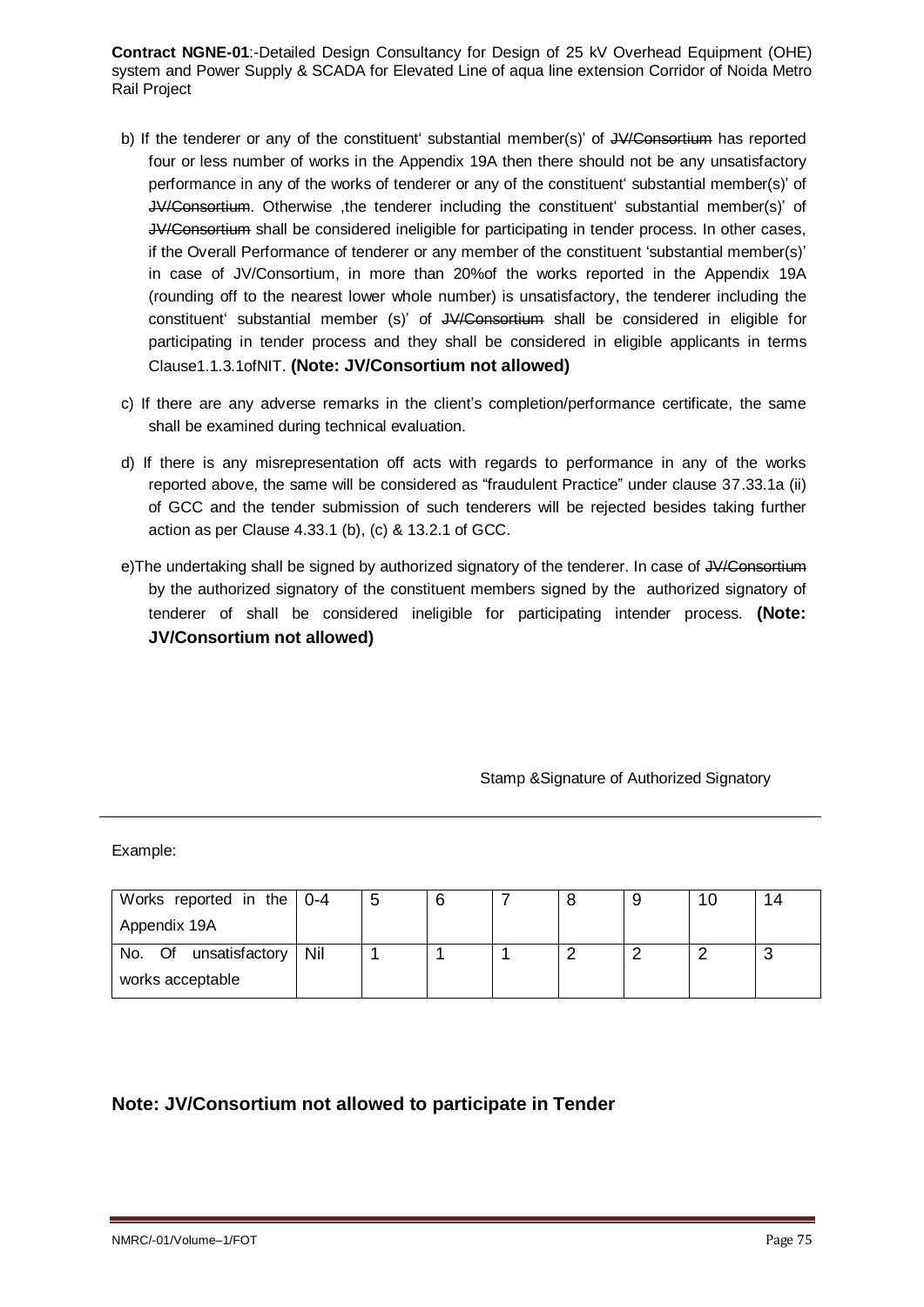# **FORM OF TENDER- APPENDIX 20**

### **(Undertaking as per clause 1.1.3.1 v(d) of NIT)**

## **(UNDERTAKING FOR NOT BEING PENALISED IN A CONTRACT)**

We do hereby undertake that we have been neither penalized with liquidated damages of 10% (or more) of the contract value in a contract due to delay nor imposed with penalty of 10% (or more) of the contract value due to any other reason in any DDC works awarded by NMRC / any other Metro Organisation (100% owned by Govt.) of value more than 10% of NIT cost of work executed either individually or in a JV/Consortium during last three years (from the last day of previous month of the tender submission).

### STAMP & SIGNATURE OF AUTHORISED SIGNATORY

#### Note : **JV/Consortium not allowed**

1. In case of JV/Consortium, the undertaking shall be submitted by each member of the JV/Consortium.

 $\_$  ,  $\_$  ,  $\_$  ,  $\_$  ,  $\_$  ,  $\_$  ,  $\_$  ,  $\_$  ,  $\_$  ,  $\_$  ,  $\_$  ,  $\_$  ,  $\_$  ,  $\_$  ,  $\_$  ,  $\_$  ,  $\_$  ,  $\_$  ,  $\_$  ,  $\_$ 

2. The undertaking shall be signed by authorized signatory of the tenderer. In case of JV/Consortium by the authorized signatory of the constituent members counter signed by the authorized signatory of tenderer.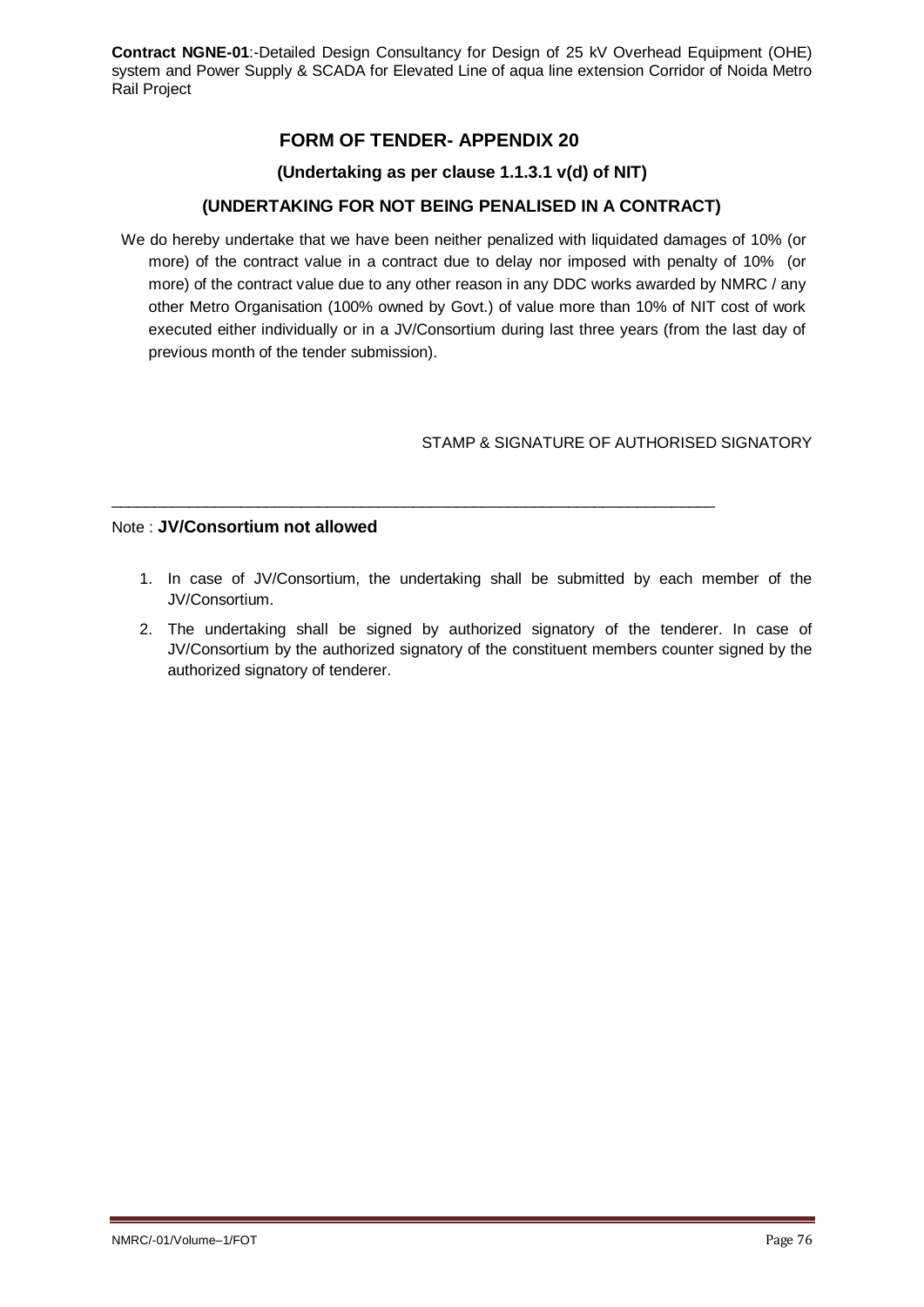# **FORM OF TENDER- Appendix- 21**

### **(Undertaking as per clause 1.1.3.1 vi of NIT)**

## **(UNDERTAKING FOR FINANCIAL STABILITY)**

We do hereby undertake that we have not suffered bankruptcy/insolvency during the last 5 years.

### STAMP & SIGNATURE OF AUTHORISED SIGNATORY

#### Note : **JV/Consortium not allowed**

1. In case of JV/Consortium, the undertaking shall be submitted by each member of the JV/Consortium.

\_\_\_\_\_\_\_\_\_\_\_\_\_\_\_\_\_\_\_\_\_\_\_\_\_\_\_\_\_\_\_\_\_\_\_\_\_\_\_\_\_\_\_\_\_\_\_\_\_\_\_\_\_\_\_\_\_\_\_\_\_\_\_\_\_\_\_\_\_\_

2. The undertaking shall be signed by authorized signatory of the tenderer. In case of JV/Consortium by the authorized signatory of the constituent members counter signed by the authorized signatory of tenderer.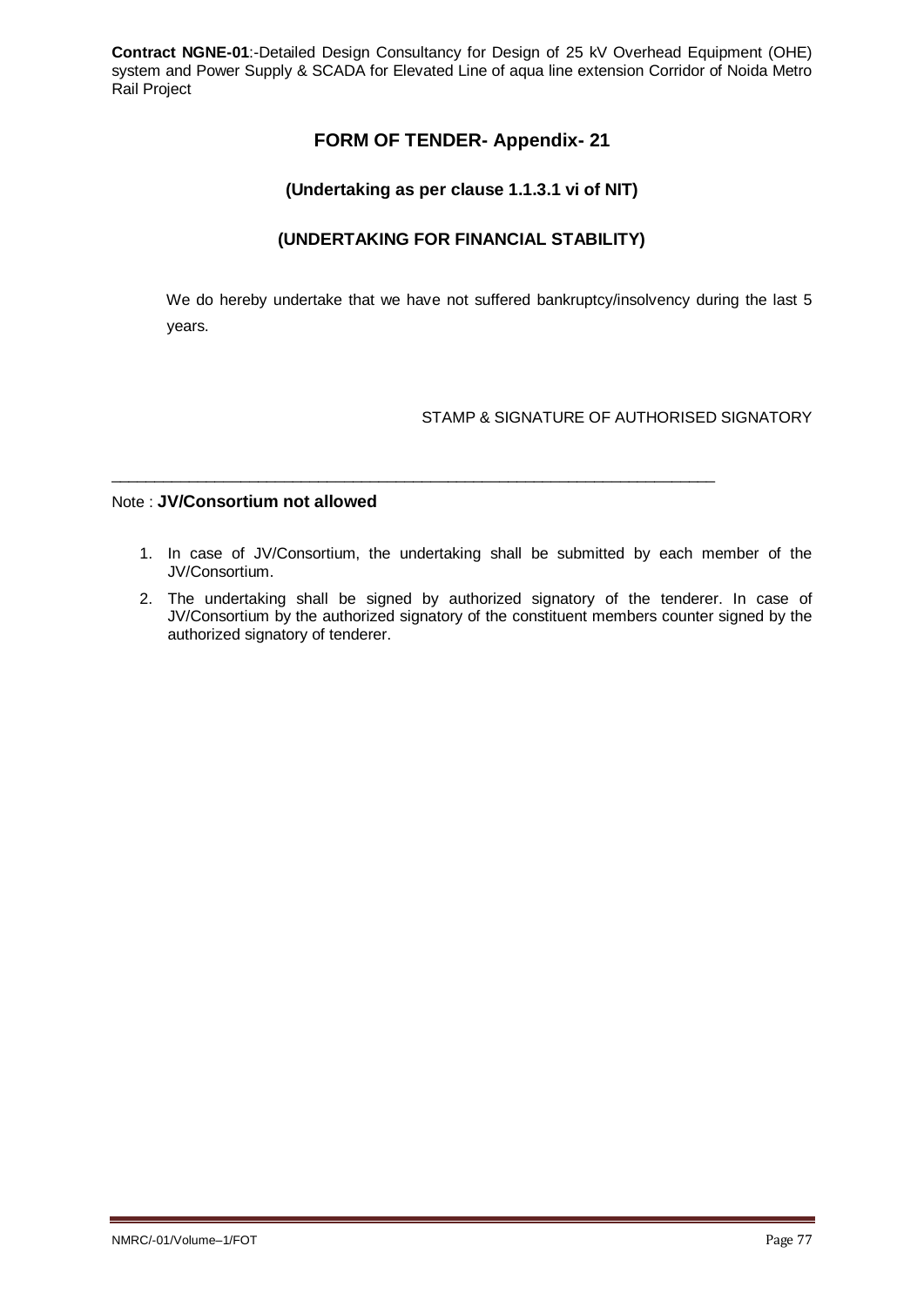# **FORM OF TENDER- Appendix- 22**

## **UNDERTAKING FOR DOWNLOADED TENDER DOCUMENT**

We here by confirm that, we have downloaded / read the complete set of tender documents (as named in Clause 1.1.4 of NIT)/addendum/corrigendum/clarifications along with the set of enclosures hosted on e-tendering portal http://etender.up.nic.in. We confirm that we have gone through the bid documents, addendums and clarifications for this work placed upto the date of opening of bids on the e-tendering portal [http://etender.up.nic.in]. We confirm our unconditional acceptance for the same and have considered for these in the submission of our financial bid.

STAMP & SIGNATURE OF AUTHORISED SIGNATORY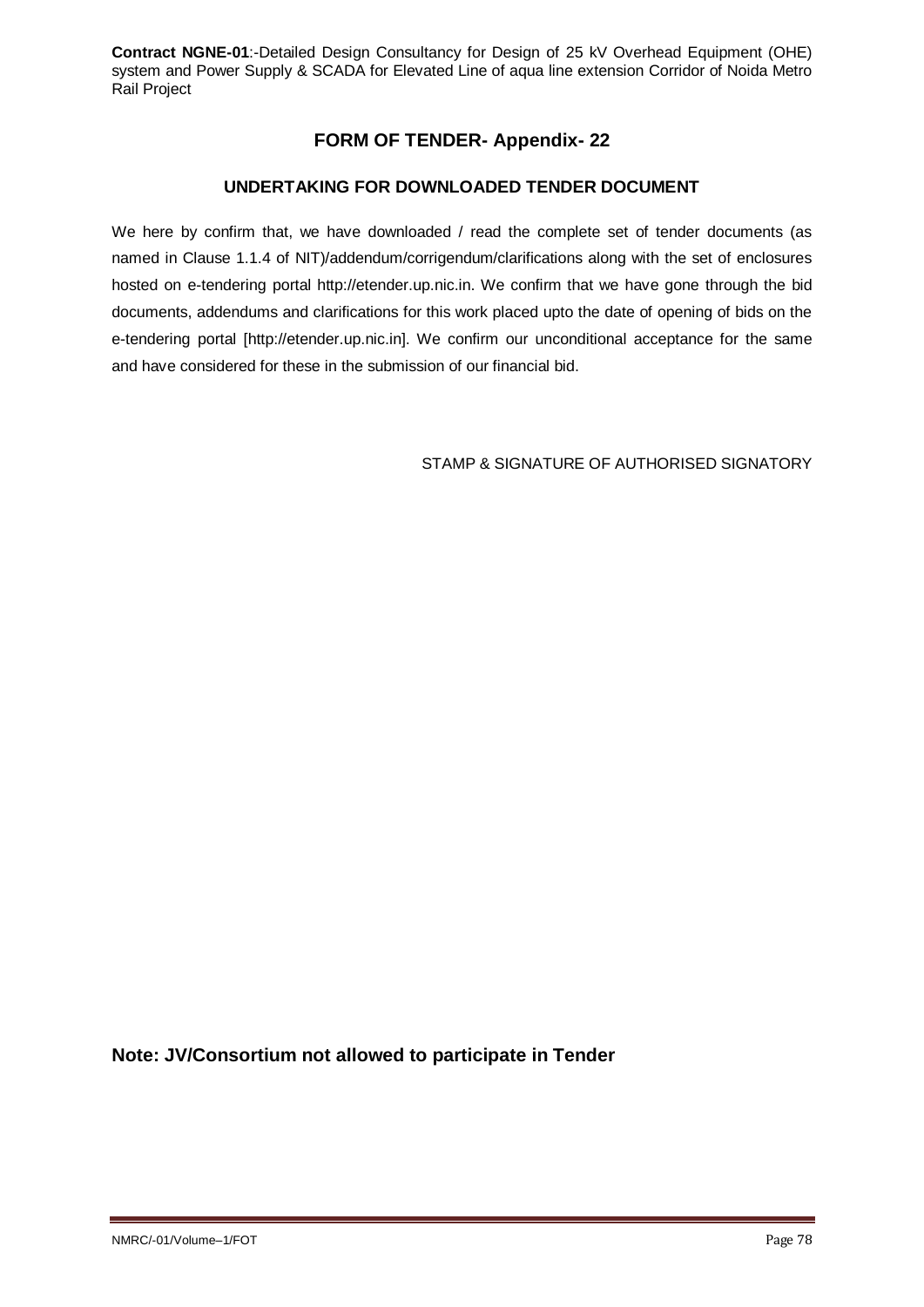## **FORM OF TENDER- Appendix- 23**

(Under taking as per Clause1.1.3.1ix(d)ofNIT)

We hereby jointly and severally certify in accordance with clause '9.a' of the Order no. P-45021/2/2017-PP (BE-II) of Ministry of Commerce and Industry, Department for Promotion ofIndustry and Internal Trade (DPIIT), Government of India dated 04.06.2020, that the item(s)offered **meets the minimum** local content of **60% / 20%**and we meet the **minimum** content requirement for 'class-I local supplier'/ 'class-II local supplier' (strikethrough whichever is not applicable). The details including name of vendor and location at which local value addition ismadeisenclosedasAppendix-24ofFOT.

We acknowledge that false declaration by the tenderer regarding local value addition including payments to be made to their vendors for local value addition shall be treated as a fraudulent practice under GCC clause 4.33.1 (a) (ii) of this tender for which the tenderer or it successors can be debarred for a period upto three years along with such other actions as may be permissible under the law.

In cases of procurement for a value in excess of 10 Crores, we also undertake to submit a certificate from statutory auditor or cost auditor of the company (in the case of companies) or from a practising cost accountant or practising chartered accountant (in respect of suppliers other than companies) giving the percentage of local content, in accordance with clause '9.b'oftheOrderno.P-45021/2/2017-PP(BE-II)ofMinistryofCommerceandIndustry,Department for Promotion of Industry and Internal Trade (DPIIT), Government of India dated04.06.2020,**aftercompletionofworks to the Engineer**.

# **STAMP&SIGNATUREOFAUTHORISEDSIGNATORY**

#### **Note: -**

1. This appendix need to be submitted only by 'Class-I Local supplier'/ 'Class-II local supplier' asdefinedinClause1.1.3.1ixofNIT.

Theundertakingshallbesignedby authorizedsignatory ofthetenderer.IncaseofJV/Consortium by the authorized signatory of the constituent members counter signed by theauthorizedsignatoryoftenderer.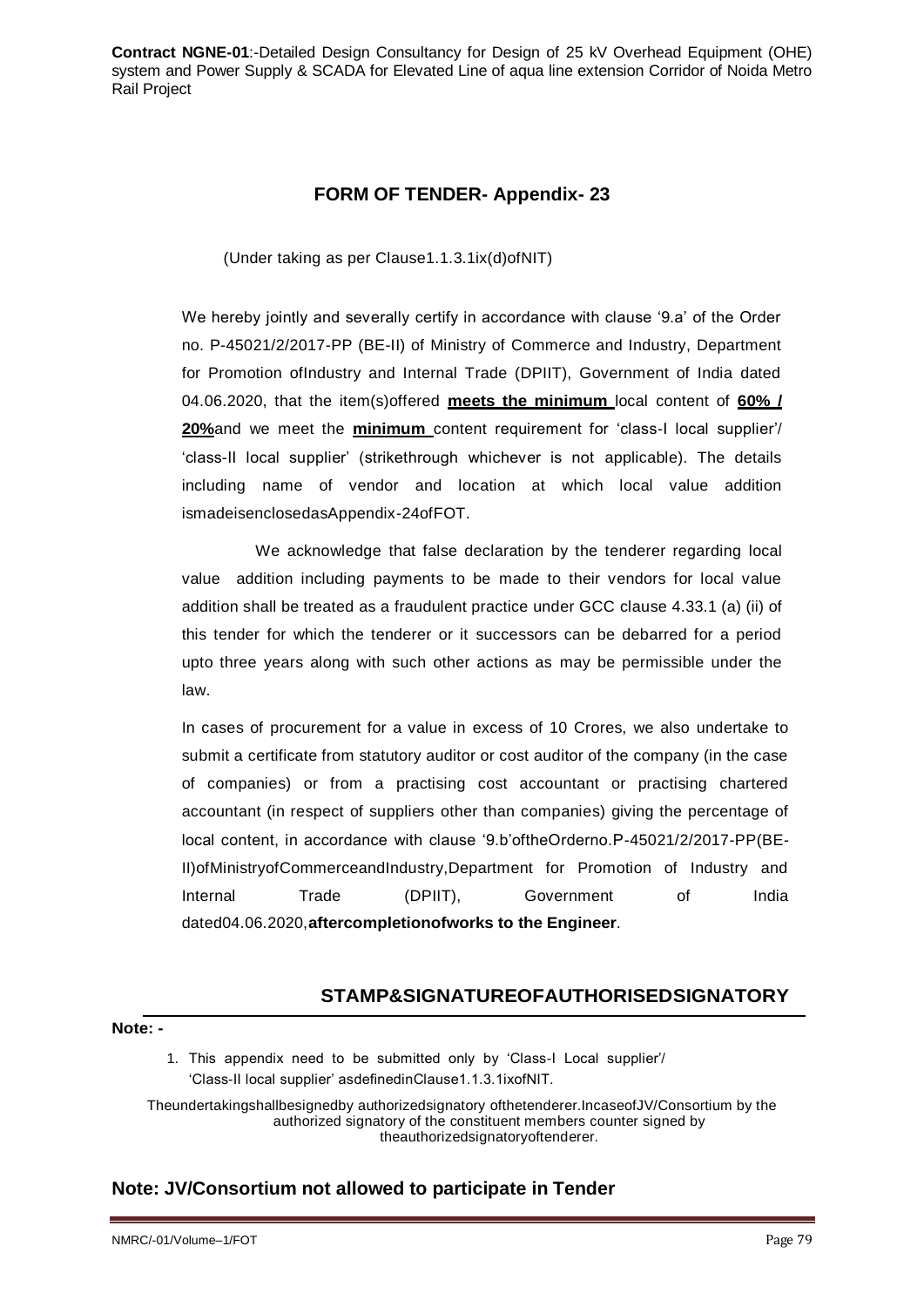## **FORM OF TENDER- Appendix- 24**

# **Performa for Submission of the List of the Goods, Works & Services Tentatively Proposed to be Offered with Local Value Addition**

| S.No. | <b>Description of Items</b><br>(Goods/Works/Services) | Vendor | Location |
|-------|-------------------------------------------------------|--------|----------|
|       |                                                       |        |          |
|       |                                                       |        |          |
|       |                                                       |        |          |
|       | S                                                     | $\tau$ |          |
|       |                                                       | Α<br>M |          |

*&SIGNATUREOFAUTHORISEDSIGNATORY*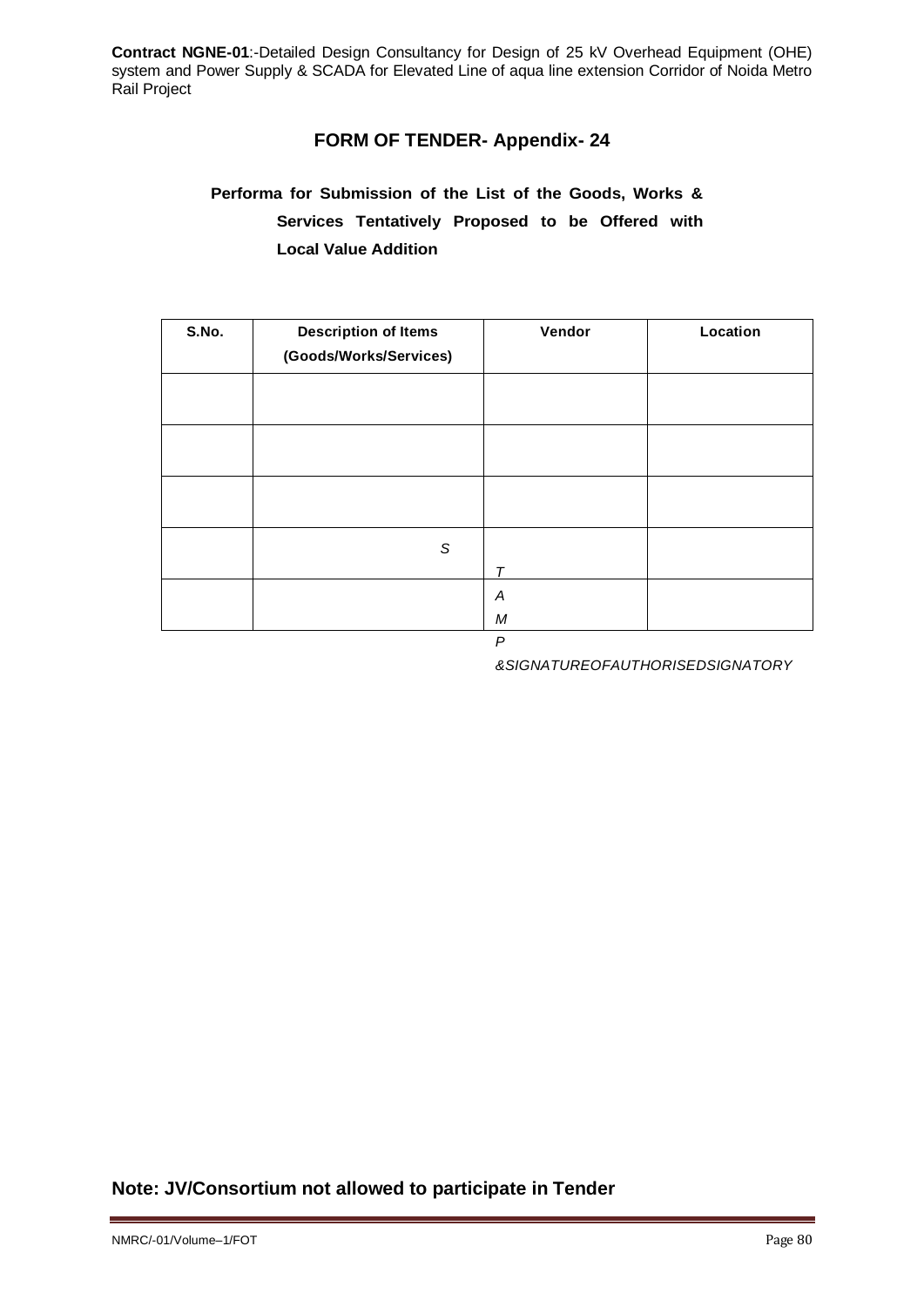# **FORM OF TENDER-Appendix- 25 Not used**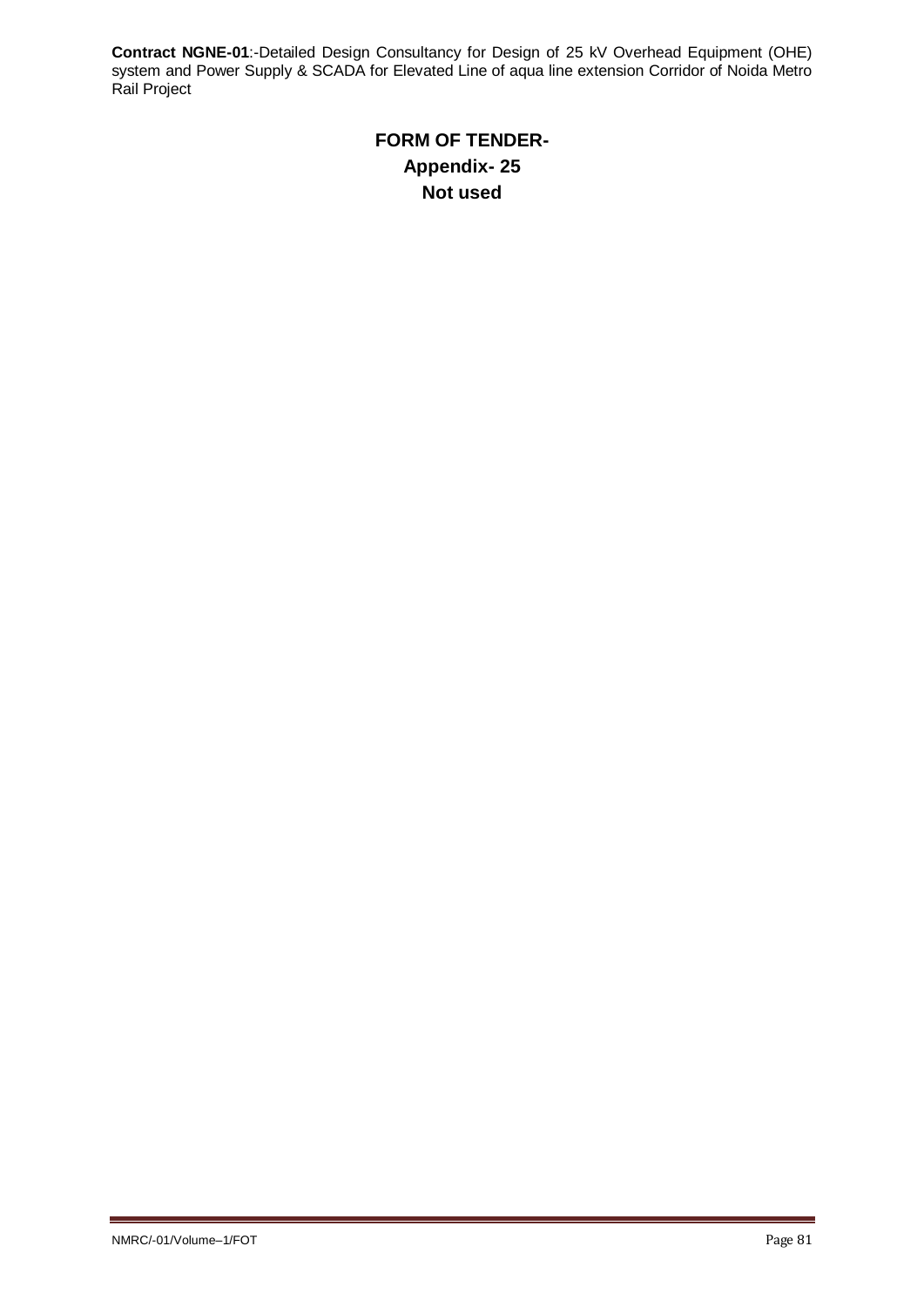# **FORM OF TENDER-Appendix- 26 Not used**